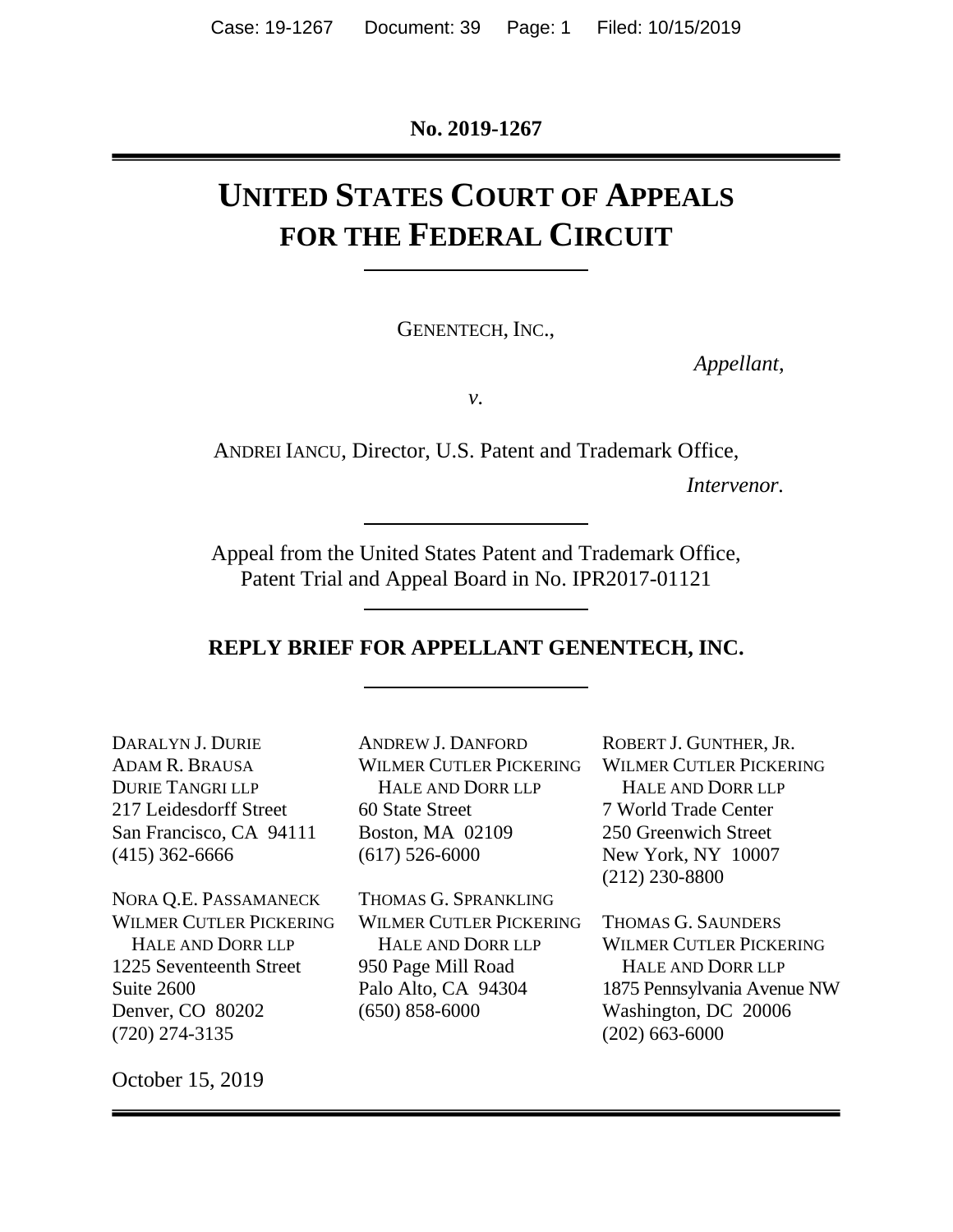## **CERTIFICATE OF INTEREST**

<span id="page-1-0"></span>Counsel for Appellant Genentech, Inc. certifies the following:

1. The full name of every party or *amicus* represented by me is:

Genentech, Inc.

2. The names of the real party in interest represented by me is:

Not applicable.

3. All parent corporations and any publicly held companies that own 10 percent or more of the stock of the party or amicus curiae represented by me are:

Genentech, Inc. is a wholly-owned subsidiary of Roche Holdings Inc. Roche Holdings Inc.'s ultimate parent, Roche Holdings Ltd, is a publicly held Swiss corporation traded on the Swiss Stock Exchange. Upon information and belief, more than 10% of Roche Holdings Ltd's voting shares are held either directly or indirectly by Novartis AG, a publicly held Swiss corporation.

4. The names of all law firms and the partners or associates that appeared for the party or amicus now represented by me in the trial court or agency or are expected to appear in this Court (and who have not or will not enter an appearance in this case) are:

WILMER CUTLER PICKERING HALE AND DORR LLP: Owen K. Allen (former), Lauren V. Blakely, David L. Cavanaugh, Lisa J. Pirozzolo, Kevin S. Prussia, Rebecca A. Whitfield (former)

5. The title and number of any case known to counsel to be pending in this or any other court or agency that will directly affect or be directly affected by this Court's decision in the pending appeal:

*Genentech, Inc. et al. v. Amgen Inc.*, No. 1:18-cv-00924 (D. Del.) *Genentech, Inc. v. Iancu*, No. 19-1263 (Fed. Cir.) *Genentech, Inc. v. Iancu*, No. 19-1265 (Fed. Cir.) *Genentech, Inc. v. Iancu*, No. 19-1270 (Fed. Cir.)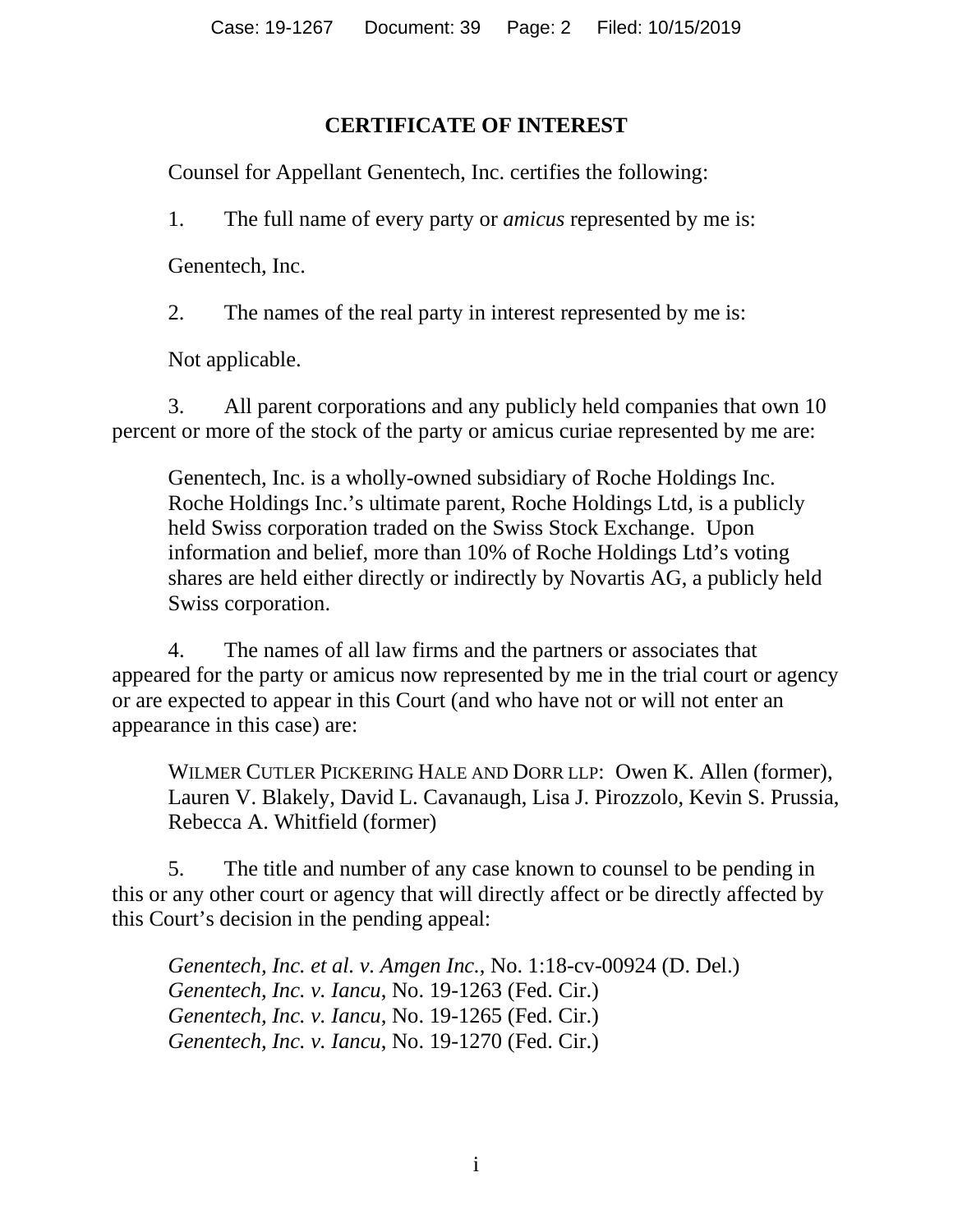Dated: October 15, 2019 /s/ Robert J. Gunther, Jr. ROBERT J. GUNTHER, JR. WILMER CUTLER PICKERING HALE AND DORR LLP 7 World Trade Center 250 Greenwich Street New York, NY 10007 (212) 230-8800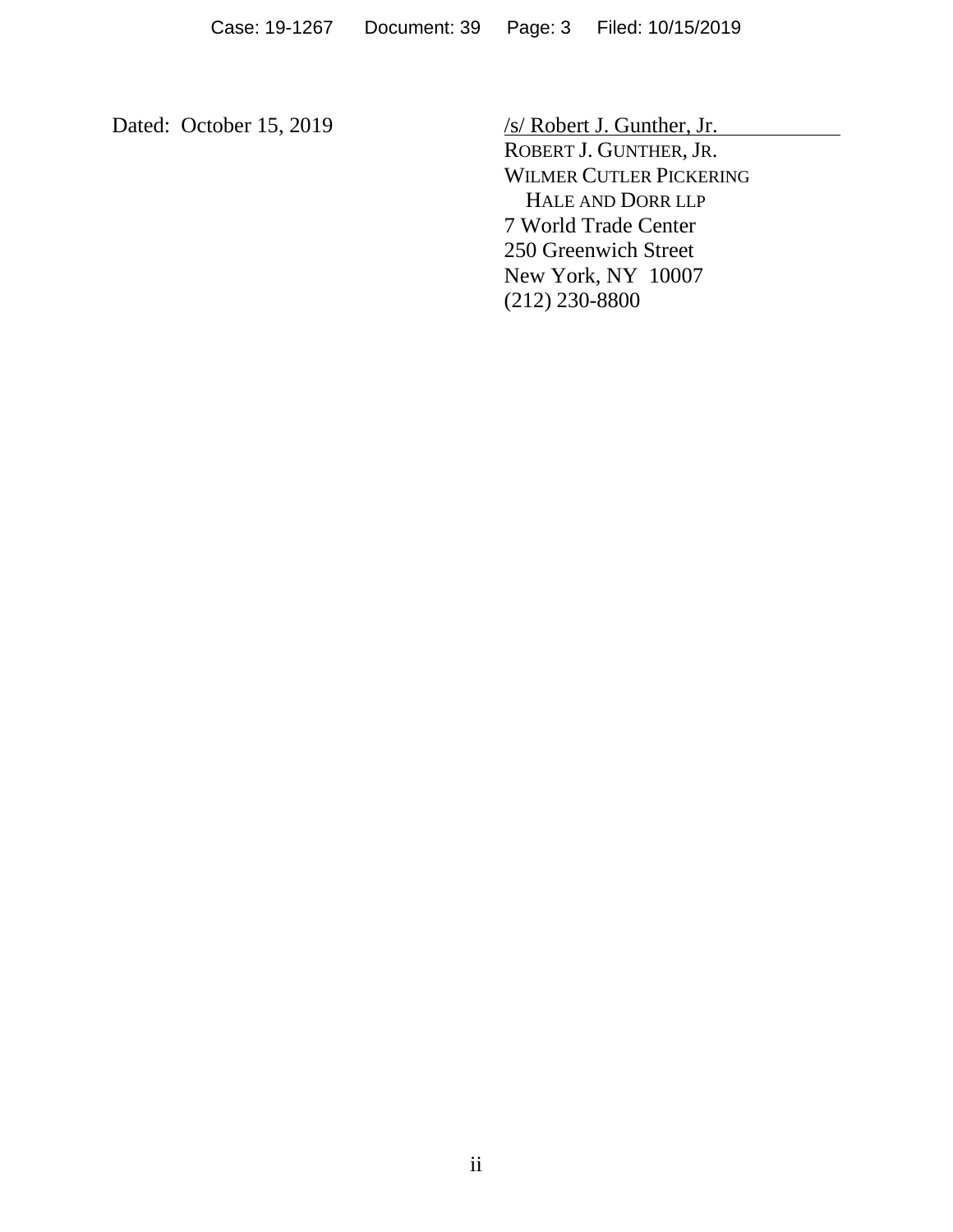## **TABLE OF CONTENTS**

|                |                                                      | Page                                                                                                   |  |
|----------------|------------------------------------------------------|--------------------------------------------------------------------------------------------------------|--|
|                |                                                      |                                                                                                        |  |
|                |                                                      |                                                                                                        |  |
|                |                                                      |                                                                                                        |  |
|                |                                                      |                                                                                                        |  |
| $\mathbf{I}$ . | THE GOVERNMENT'S ATTEMPT TO DEFEND THE BOARD'S CLAIM |                                                                                                        |  |
| $\Pi$ .        |                                                      | UNDER A PROPER CONSTRUCTION, THE BOARD'S OBVIOUSNESS                                                   |  |
|                | A <sub>1</sub>                                       | The Board's Decision On Efficacy Was Based On<br><b>Results That The Government Concedes Were</b>      |  |
|                | <b>B.</b>                                            | The Board Erred In Finding The Claimed Safety Obvious 16                                               |  |
|                | $\mathcal{C}$ .                                      | The Board Failed To Offer A Proper Basis For Its<br>Reliance On The Inventors' Path In Its Obviousness |  |
|                |                                                      |                                                                                                        |  |
|                |                                                      | <b>CERTIFICATE OF SERVICE</b>                                                                          |  |

CERTIFICATE OF COMPLIANCE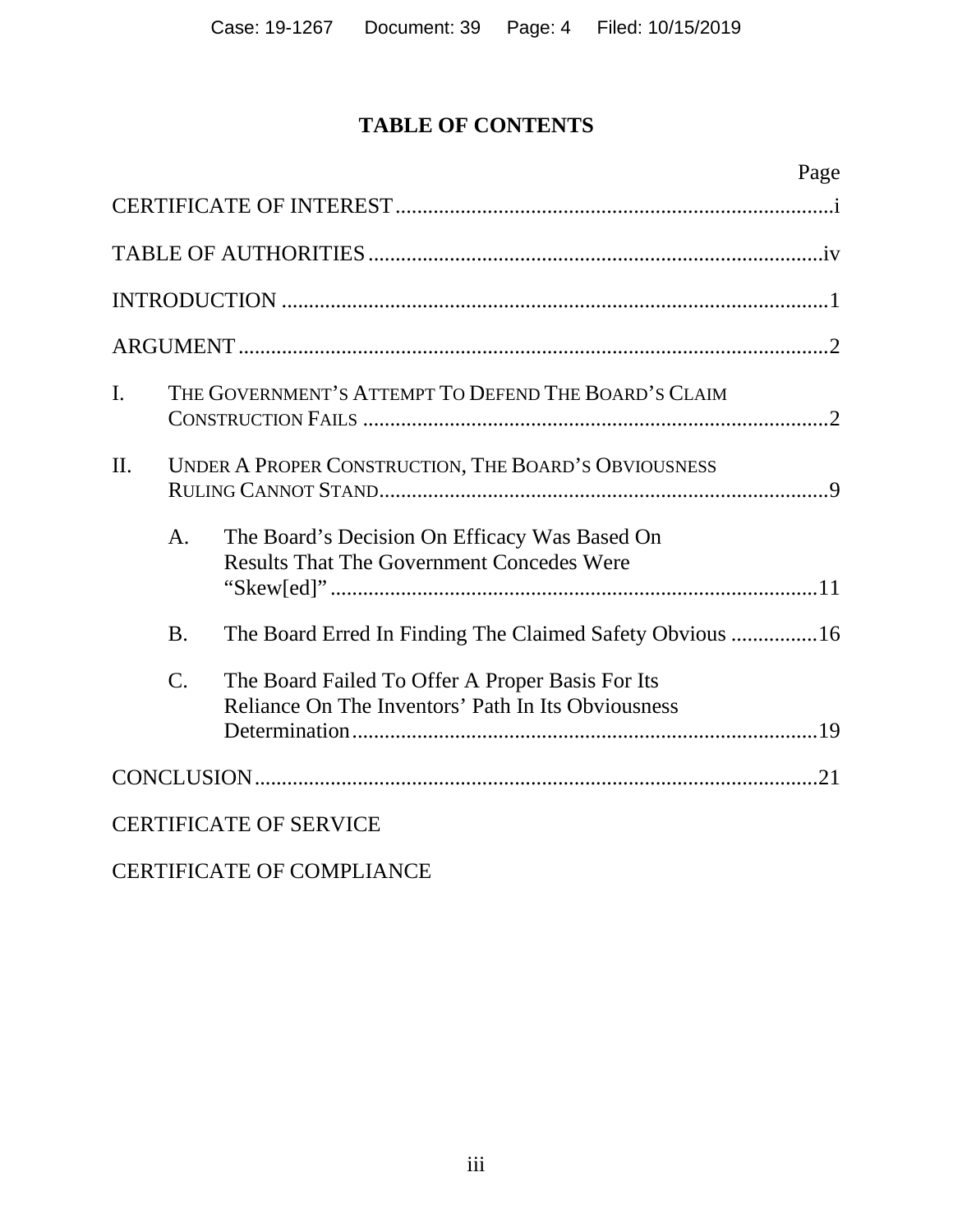# **TABLE OF AUTHORITIES**

## **CASES**

<span id="page-4-0"></span>

| Amgen Inc. v. Coherus BioSciences Inc.,                               |
|-----------------------------------------------------------------------|
| Amgen Inc. v. F. Hoffman-La Roche Ltd.,                               |
| Belden Inc. v. Berk-Tek LLC,                                          |
| D'Agostino v. MasterCard International Inc.,                          |
| Ecolab, Inc. v. FMC Corp.,                                            |
| EmeraChem Holdings, LLC v. Volkswagen Group of America, Inc.,         |
| Honeywell International Inc. v. Mexichem Amanco Holding S.A. de C.V., |
| In re Applied Materials, Inc.,                                        |
| In re Kao,                                                            |
| In re Lee,                                                            |
| In re Magnum Oil Tools International, Ltd.,                           |
| In re NuVasive, Inc.,                                                 |
| Life Technologies, Inc. v. Clontech Laboratories, Inc.,               |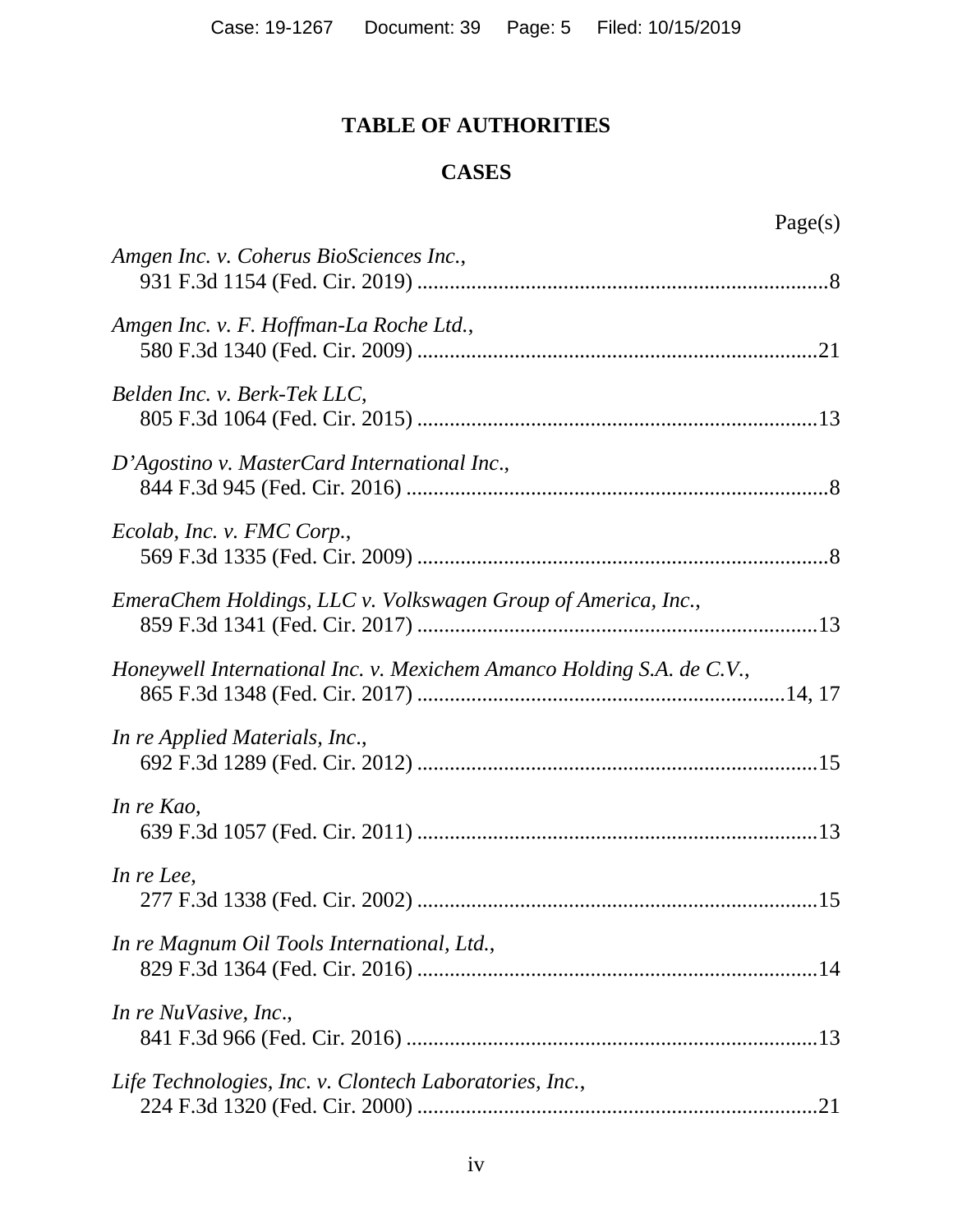| Massachusetts Institute of Technology v. Shire Pharmaceuticals, Inc.,                                               |
|---------------------------------------------------------------------------------------------------------------------|
| Novartis Pharmaceuticals Corp. v. West-Ward Pharmaceuticals<br>International Ltd.,                                  |
| OSI Pharmaceuticals, Inc. v. Apotex Inc.,<br>No. 2018-1925, F.3d __, 2019 WL 4892078 (Fed. Cir. Oct. 4, 2019)18, 20 |
| Phillips v. AWH Corp.,                                                                                              |
| SanDisk Corp. v. Memorex Products, Inc.,                                                                            |
| Securities & Exchange Commission v. Chenery Corp.,                                                                  |
| United States v. Hiland,                                                                                            |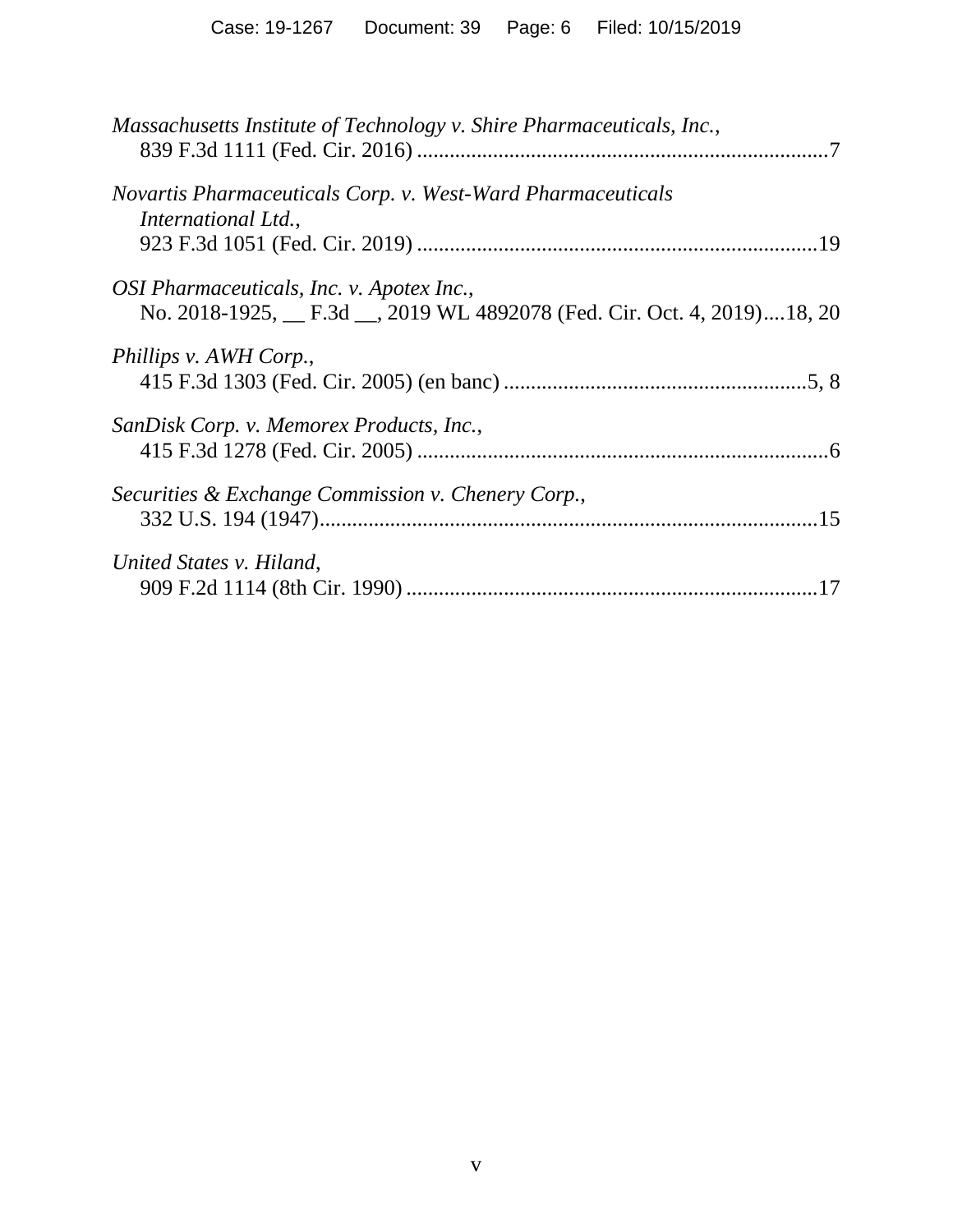#### **INTRODUCTION**

<span id="page-6-0"></span>It is undisputed that when Genentech created the claimed drug combination, using drugs never before combined to treat humans, its invention revolutionized breast cancer treatment and became the first antibody-based first-line therapy for treatment of solid tumors ever approved by the FDA. The Board's decision deprived Genentech of its claims to that novel combination. But the Board's decision was flawed from start to finish, and the government's efforts to backfill on appeal cannot save it.

The government's brief is most notable for what it does not say. The government does not identify any language in the claims or specification that would support the Board's claim construction. It also does not dispute that the Board's construction—which compares the claimed combination to a patient left entirely untreated—makes no practical sense. The government instead relies on a single statement from the prosecution history, while disregarding the citations embedded in that statement and the subsequent amendment of the claims, both of which inform how a person of skill in the art would view the claims. The resulting ambiguity means that the statement falls short of meeting the demanding standard for establishing a prosecution disclaimer.

Similarly, in defending the Board's ruling that the claims are obvious under the correct construction, the government does not dispute that the Board's holding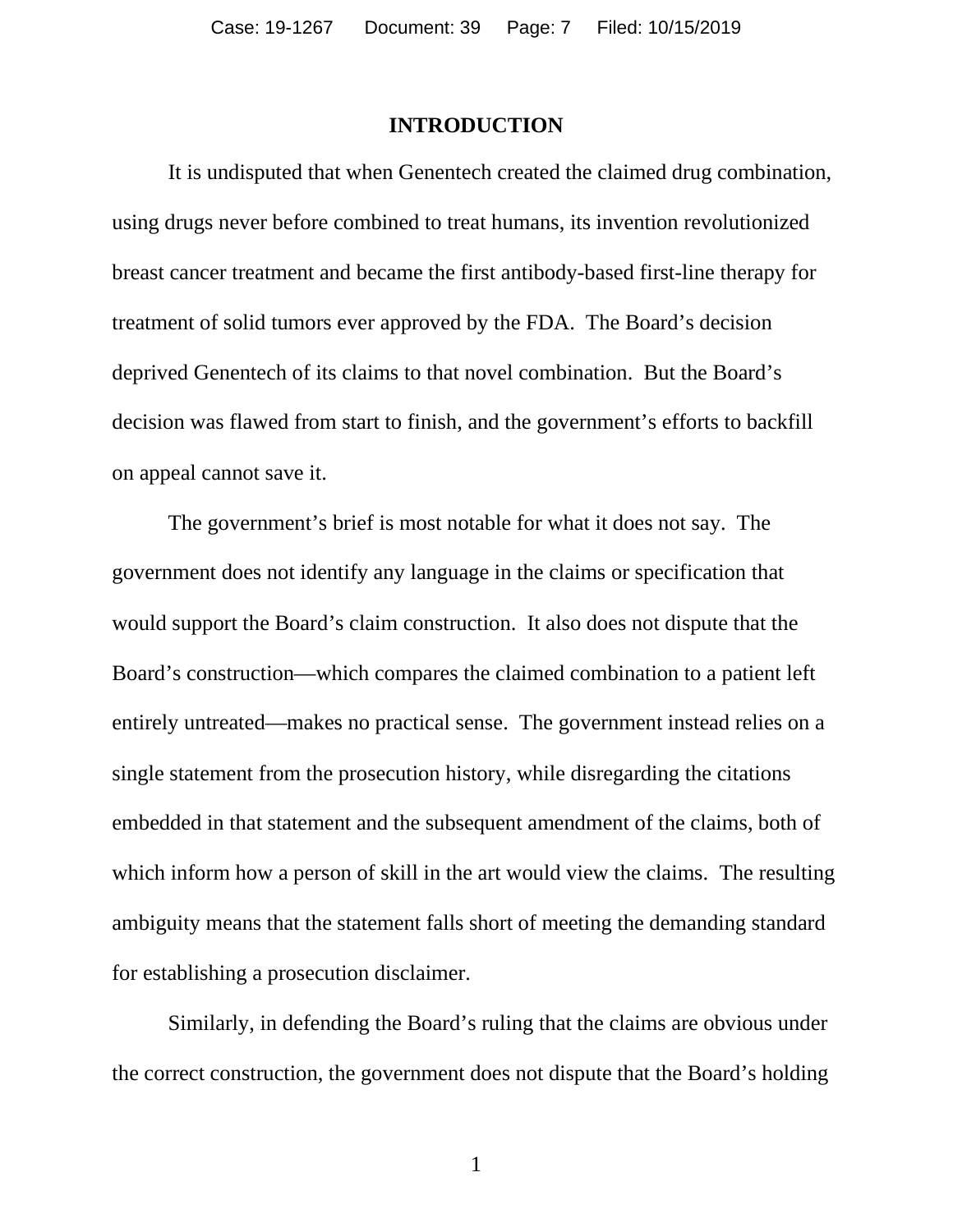depends on a faulty measure of efficacy that "excludes patients with no response [to treatment] … potentially skewing the results upward." PTO Br. 27. The government's contention that Genentech somehow waived this argument ignores that the petitioner never raised the issue in its petition and Genentech identified the reference's shortcomings at its first opportunity after the argument was eventually made. The government also fails to plug the holes in the Board's reasoning on the safety element in the claims and does not dispute that the Board relied on the inventor's own path to support its finding of obviousness.

The Board's numerous errors deprived Genentech of protection for its foundational discovery, disclosed for the first time in its patent application. The Board's decision should be reversed or, at a minimum, vacated and remanded for correction of these errors.

#### **ARGUMENT**

## <span id="page-7-1"></span><span id="page-7-0"></span>**I. THE GOVERNMENT'S ATTEMPT TO DEFEND THE BOARD'S CLAIM CONSTRUCTION FAILS**

The government identifies *no* language in the original claims or specification that supports comparing the claimed combination of an anti-ErbB2 antibody (e.g., rhuMAb HER2) and a taxoid (e.g., paclitaxel) to a patient receiving no treatment whatsoever. To the contrary, both the claims and specification make clear that the proper comparison is to a patient who—although "untreated" with the claimed combination—is administered a drug, specifically a taxoid. The government's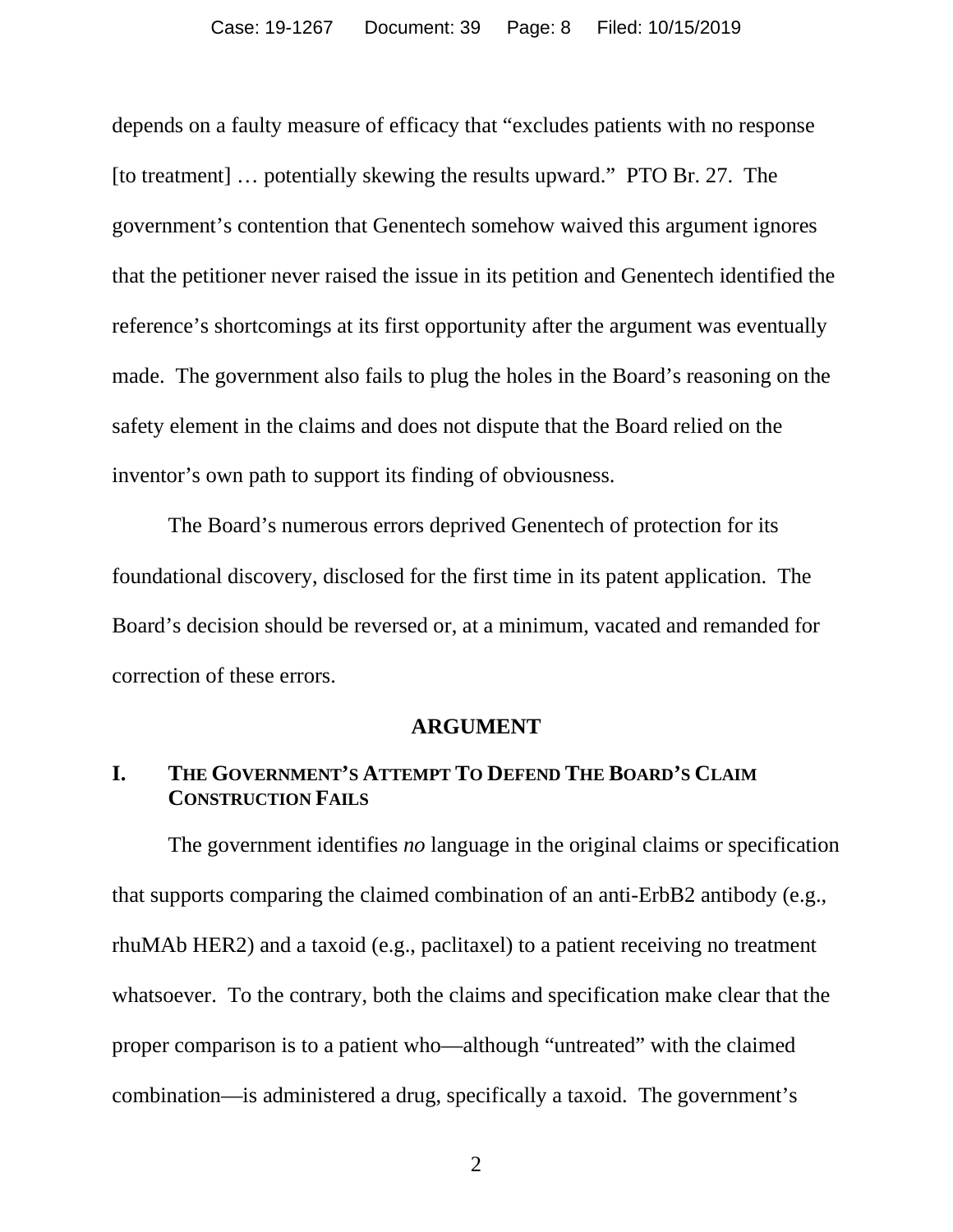claim construction argument thus depends on a theory of disclaimer—i.e., that a single sentence from the prosecution history unmistakably overrides the plain meaning of the claims and specification. Viewed in context, that single sentence does not meet the demanding standard for establishing a disclaimer.

The plain language of the claims makes clear that the relevant comparison cannot be to a patient receiving no treatment at all. The claims state that the claimed combination must be administered "in an amount effective to extend the time to disease progression … without increase in overall severe *adverse events*." Appx83(33:52-55). The government does not dispute that an adverse event is "[a]n unexpected medical problem that happens *during treatment with a drug or other therapy*."[1](#page-8-0) Appx10501; *see also* Appx12271-12272; Genentech Br. 21-22. The plain language of the claims thus requires a comparison of (1) any severe medical problems that occur "during treatment" with the claimed combination to ([2](#page-8-1)) the severe medical problems that occur "during treatment" with another drug. $2$ To be sure, a patient left untreated would experience medical problems as the breast cancer progresses, but those are not "adverse events" within the meaning of the claims. The point is to measure the side-effects of the treatment itself.

<span id="page-8-0"></span><sup>&</sup>lt;sup>1</sup> All emphasis added unless otherwise indicated.

<span id="page-8-1"></span><sup>&</sup>lt;sup>2</sup> The government argues (at 21) the Genentech could have added a "different" comparator for its new safety limitation." But arguing that the claims could be *rewritten* does nothing to defend the Board's construction of the claims *as drafted*. The claims provide no indication that they refer to two different comparators.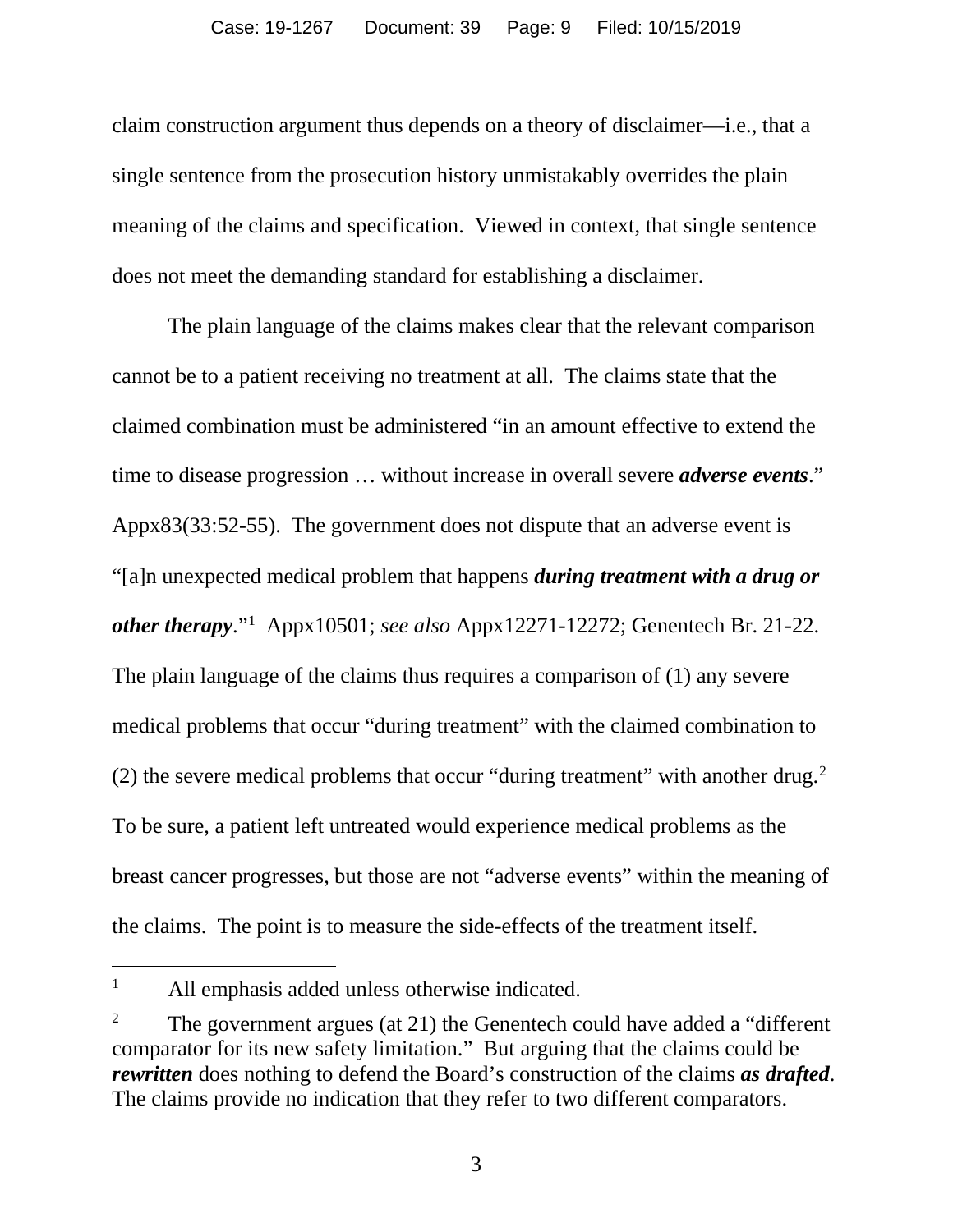The specification drives home that the proper comparator is treatment with a taxoid alone. The specification does not disclose a single instance of the extension of time to disease progression (TTP) being measured relative to a patient receiving no treatment. Indeed, the government does not dispute that a patient would never be provided no treatment because it would be unethical to do so. Genentech Br. 21; Appx8810-8811. Breast cancer is a life-threatening disease for which there were already therapies approved by the FDA. A skilled artisan thus would have readily appreciated the illogic of interpreting the claims, as the Board did, to require a comparison to no treatment at all. Appx8810-8811. The government responds (at 19) that the claims "are not limited to an FDA-approved clinical study requiring that all patients be treated." But that is no answer. The issue is not just whether the FDA would approve a study, but whether any physician would undertake such a comparison—and the government does not dispute that the answer is "no."

The specification instead makes clear that the proper comparison for measuring the extension of TTP is between the claimed combination and a control arm of paclitaxel alone. Appx81(29:9-30:25) (comparing "T+H" (i.e., Taxol and Herceptin) to "T" (i.e., Taxol)). Reading the claims in light of that disclosure is not, as the government alleges (at 20), an attempt to import limitations from the specification into the claims. By their plain terms, the claims require the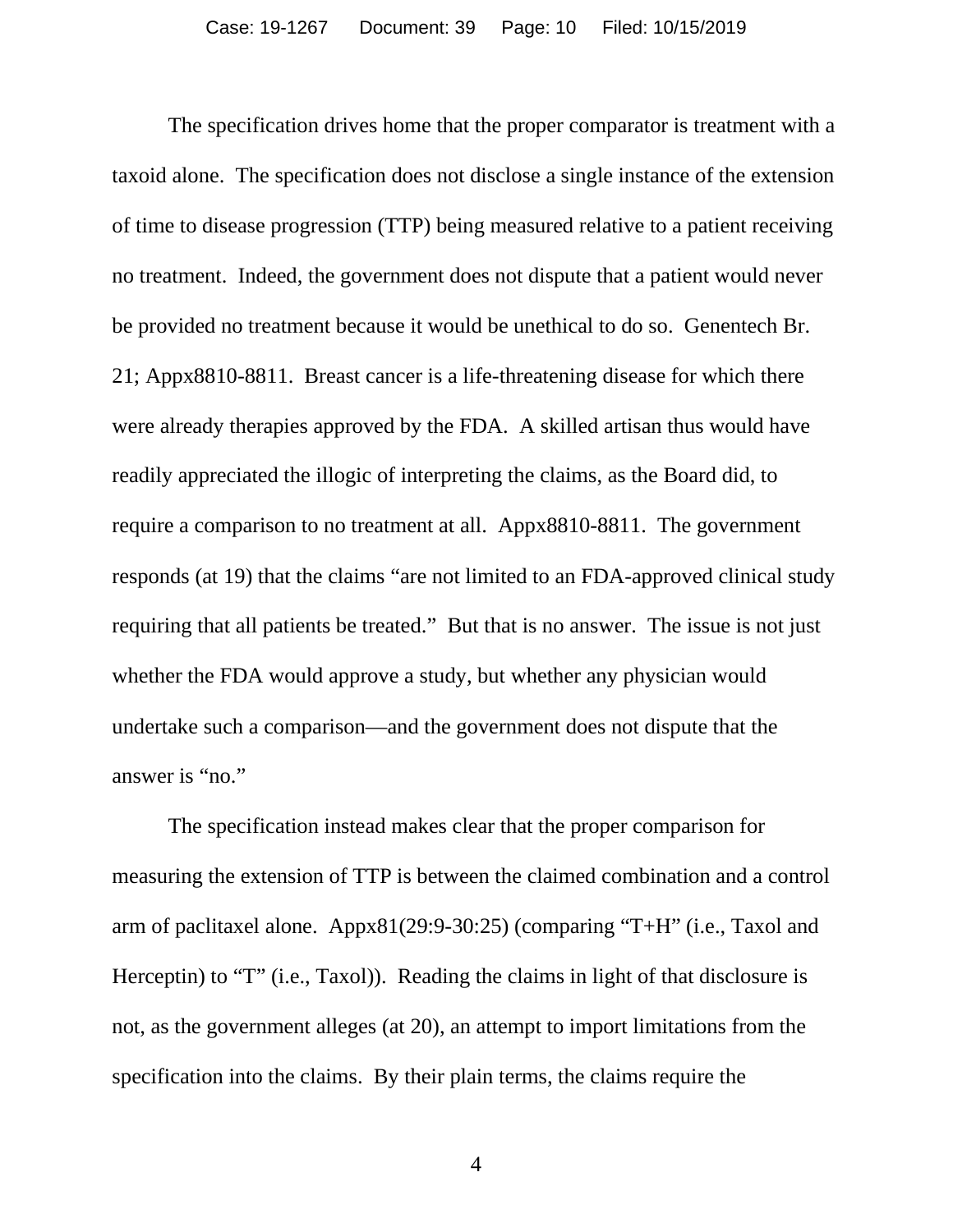comparator to be a form of treatment. The specification further "informs the proper construction of the claims," *Phillips v. AWH Corp.*, 415 F.3d 1303, 1316 (Fed. Cir. 2005) (en banc), by confirming that the comparator is a taxoid—the standalone treatment to which the specification compares the claimed combination.[3](#page-10-0)

The government also argues (at 21-22) that comparing the claimed combination to a taxoid alone would add new matter, and that Genentech somehow conceded that its construction of the original claims lacked written description support. But this Court has "certainly not endorsed a regime in which validity analysis is a regular component of claim construction." *Phillips*, 415 F.3d at 1327. In any event, Genentech has made no such concession; the original claims are different from the proposed amendment the Board analyzed. Appx46. Moreover, the percentages cited by the government compare "adverse events" (i.e., "AE") rather than "severe adverse events." PTO Br. 21; Appx81(29:9-30:12). And the specification supports the claims by showing no more than a negligible

<span id="page-10-0"></span><sup>&</sup>lt;sup>3</sup> The government tries to muddy the waters by arguing (at 20) that anthracycline/cyclophosphamide might serve as a comparator even though "the claims exclude anthracycline therapy," based on "increased cardiac side-effects," Appx81(30:20-21). But in determining the comparator for the treatment that succeeded, an ordinary artisan would have naturally looked to the control in that same arm of the study (i.e., a taxoid alone), not the control in the arm that failed.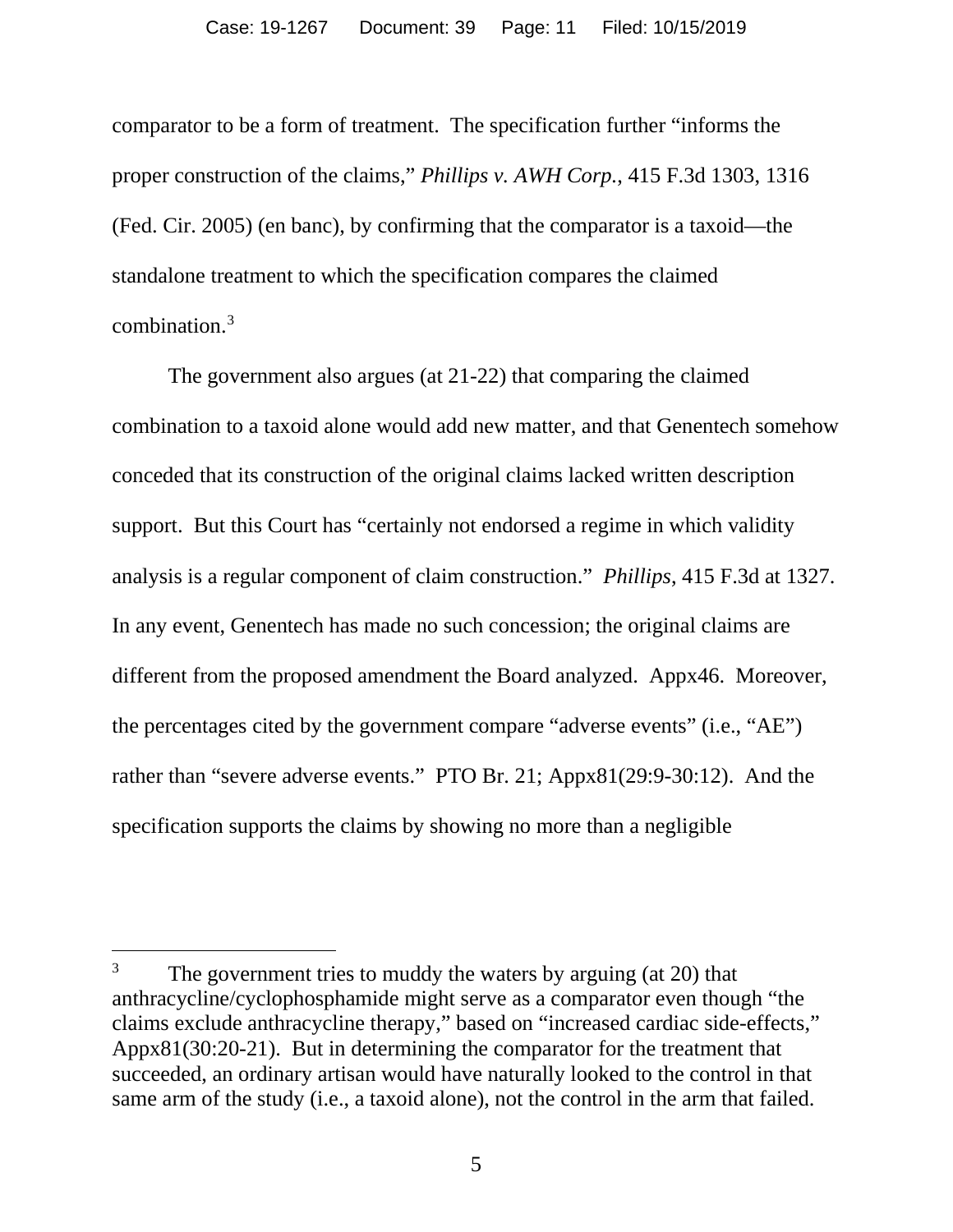difference—i.e., no "overall" increase—in severe myocardial dysfunction. Appx81(30:13-16).

Unable to find support for its construction in the claims or specification, the government rests its argument on a statement in the prosecution history that "the expression[] 'extend the time to disease progression'" is "clear from the specification (see, in particular, page 15, lines 15-17; and pages 42-43)" and means "extend the time to disease progression relative to an untreated patient." Appx1527. But when that statement is read in the context of the prosecution history as a whole, and the patent specification to which it refers, it is not sufficiently "clear and unmistakable" to meet the demanding standard for establishing a disclaimer*. SanDisk Corp. v. Memorex Prods*.*, Inc.*, 415 F.3d 1278, 1287 (Fed. Cir. 2005).

*First*, the government improperly discounts the citations embedded in the very same statement on which it relies. The alleged disclaimer said that the comparator for extending TTP is "clear from the specification (see, in particular, page 15, lines 15-17; and pages 42-43)." Appx1527. The government (at 19) dismisses these cross-references as "additional citations to descriptions of TTP." But the referenced "pages 42-43" explicitly disclose the results of Genentech's clinical trials in which the claimed combination ("T+H") was *compared to a taxoid alone* ("T"), with no mention whatsoever of patients receiving no treatment.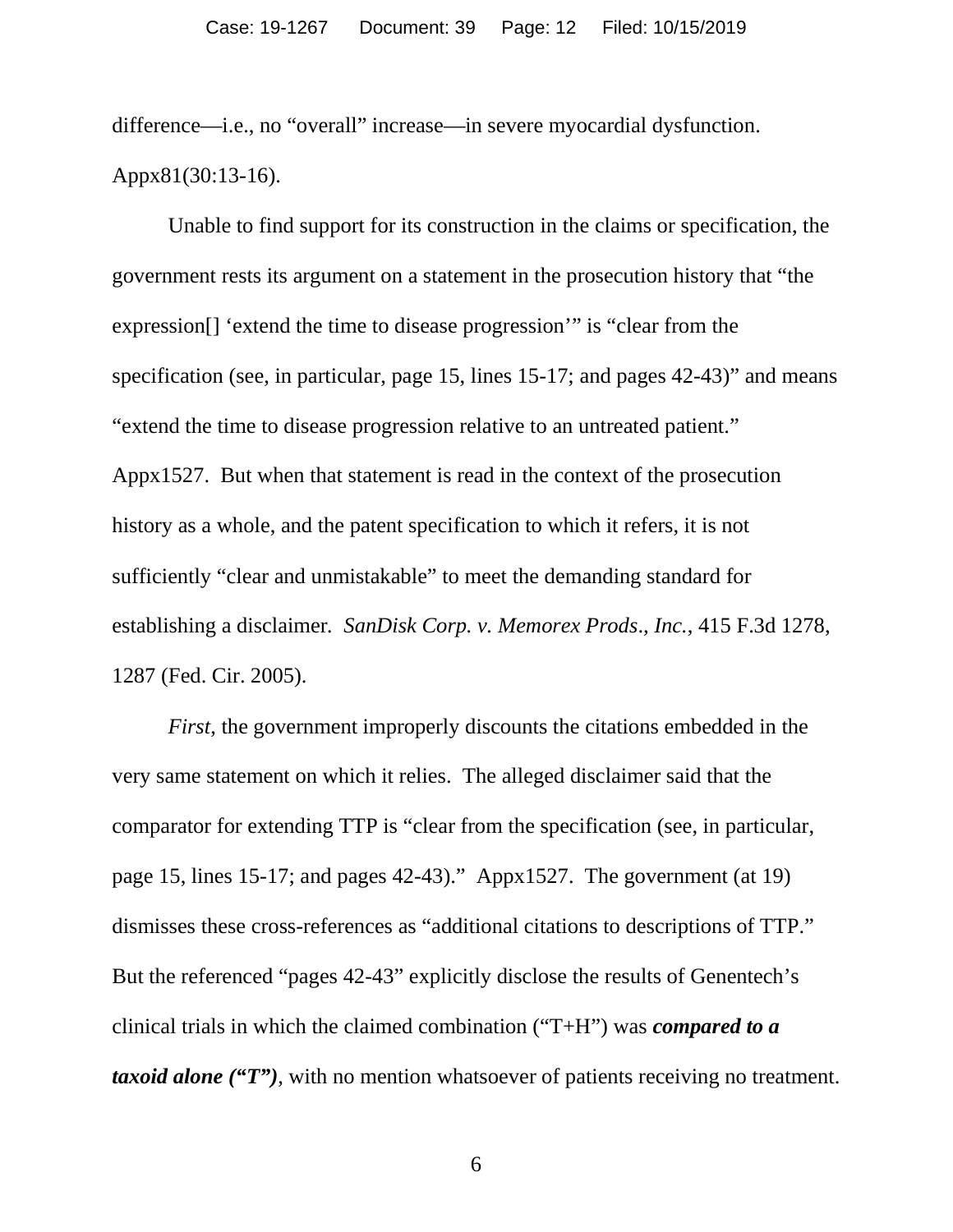Appx1157-1158. Thus, even at the moment of the alleged disclaimer, the prosecution history was pointing to the comparison with a taxoid as indicative of the meaning of the claims, signaling that "untreated patient" meant untreated *with the claimed combination*. Moreover, the designated portion of the specification disclosing a taxoid as the comparator provided a "specific definition of the comparator," PTO Br. 18, sufficient to resolve any definiteness concerns.

*Second*, the government cannot get around the fact that the claims were amended *after* the alleged disclaimer to add the "serious adverse events" limitation, which, as explained above, is incompatible with comparing the claimed combination to a patient receiving no treatment. The government argues that "[r]ather than dispel ambiguity, the amendment created it" because it did not expressly "provide a different comparator" or "revisit its prior selection." PTO Br. 21. But the government's assessment that the amendment *created ambiguity* hardly helps the government. "Where the alleged disavowal is ambiguous, or even amenable to multiple reasonable interpretations," this Court has "declined to find prosecution disclaimer." *Massachusetts Inst. of Tech. v. Shire Pharms., Inc*., 839 F.3d 1111, 1119 (Fed. Cir. 2016) (internal quotation marks omitted). And "[e]ven if an isolated statement appears to disclaim subject matter, the prosecution history as a whole may demonstrate that the patentee committed no clear and unmistakable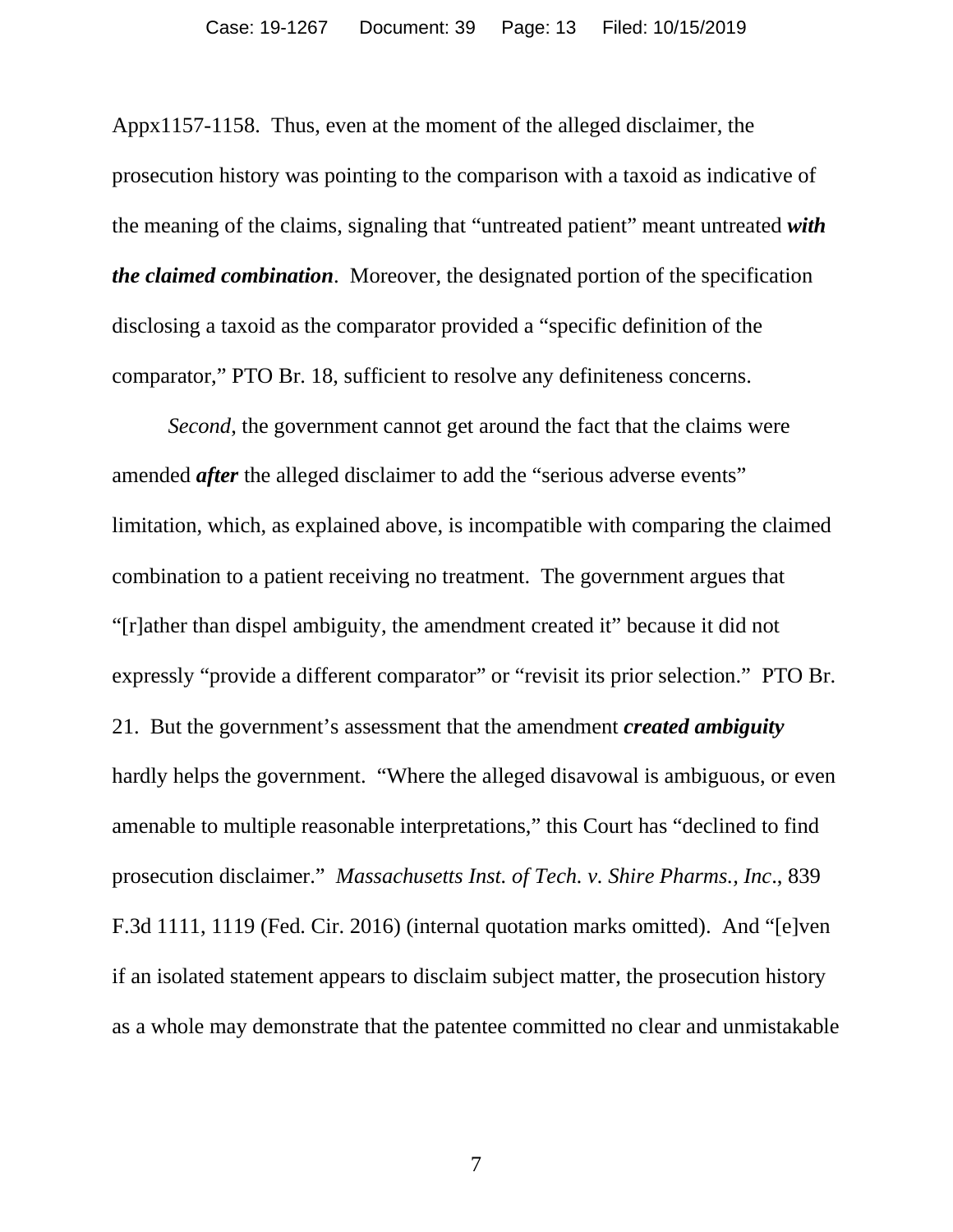disclaimer." *Ecolab, Inc. v. FMC Corp.*, 569 F.3d 1335, 1342-1343 (Fed. Cir. 2009).[4](#page-13-0) That is the case here.

*Finally*, the government implies that the prosecution history could be "'relevant as reinforcing the evident meaning of the claim language at issue, whether or not it would meet standards for disclaimer or disavowal.'" PTO Br. 17- 18 (quoting *D'Agostino v. MasterCard Int'l Inc*., 844 F.3d 945, 949 (Fed. Cir. 2016)). Given that the government seeks to use the prosecution history to override rather than "reinforc[e]" the language of the claims and specification, however, the demanding standard for disclaimer is the relevant standard here.

Even if that were not the case, the prosecution history does not control. Prosecution history is often "less useful for claim construction purposes" than the specification "because the prosecution history represents an ongoing negotiation between the PTO and the applicant, rather than the final product of that negotiation." *Phillips*, 415 F.3d at 1317. Nor does the government's invocation of the broadest reasonable interpretation standard help it. The government never explains how choosing one comparator over another would make the claims

<span id="page-13-0"></span><sup>4</sup> The government's citation (at 21) of *Amgen Inc. v. Coherus BioSciences Inc.*, 931 F.3d 1154 (Fed. Cir. 2019) is not to the contrary. *Amgen* rejected a bright-line rule limiting prosecution disclaimer to "arguments made in the most recent submission before allowance." *Id*. at 1161. Mere failure to repeat a disclaimer is easily distinguished from amending claims in a manner inconsistent with the alleged disclaimer.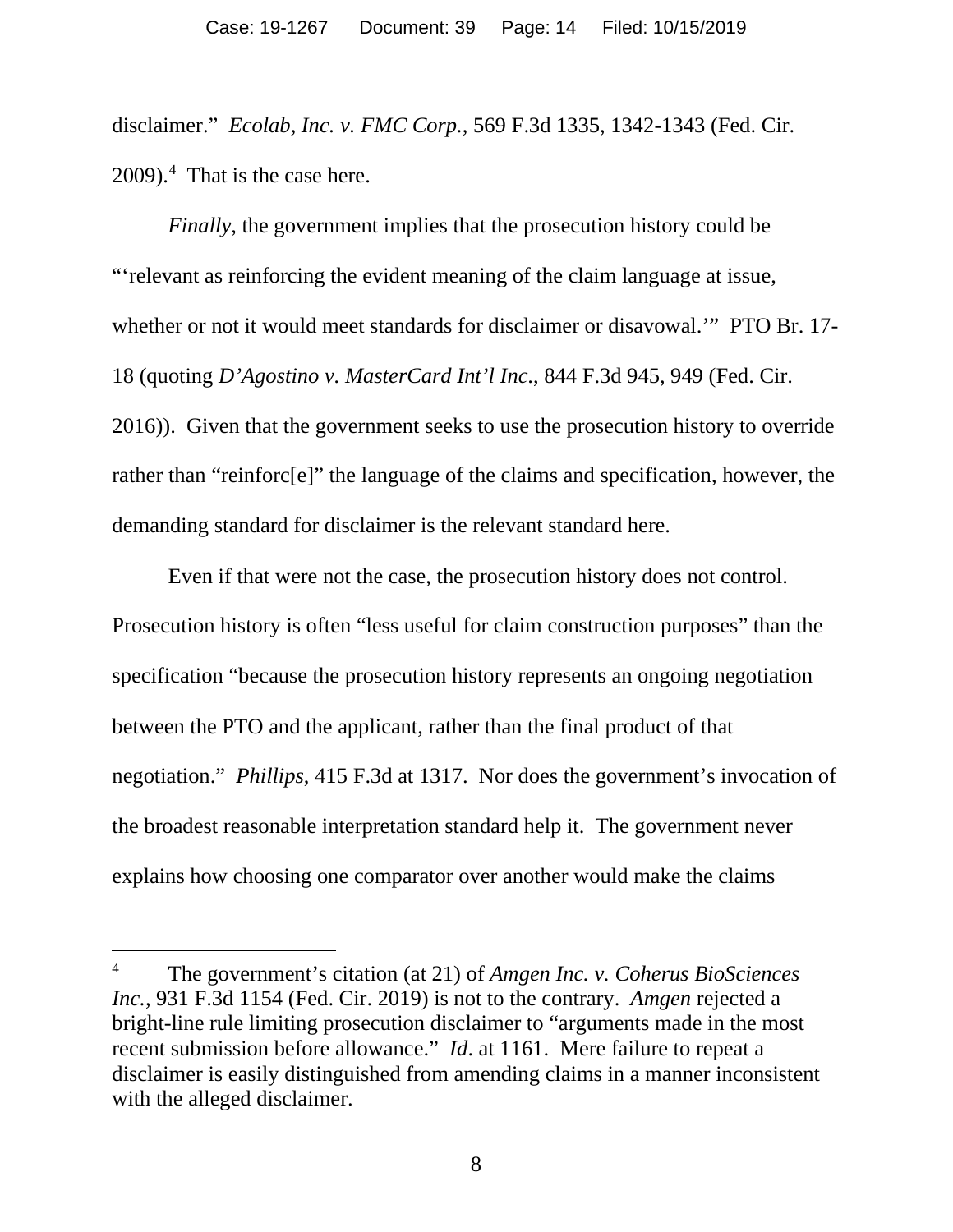broader or narrower. The choice here is not between a broad or narrow construction, but between a comparator unsupported by anything other than an isolated statement early in the prosecution history (the Board's construction) or a comparator supported by the claims and specification (the correct construction).

#### <span id="page-14-0"></span>**II. UNDER A PROPER CONSTRUCTION, THE BOARD'S OBVIOUSNESS RULING CANNOT STAND**

The claimed combination is now the standard of care but, in 1997, rhuMAb HER2 offered a completely new approach to treating breast cancer using a humanengineered antibody. Such treatment of solid tumors had never before been approved by the FDA, there were no other clinical trials testing the combination of rhuMAb HER2 and paclitaxel, and measurement of TTP for the combination had never been reported in *any* model, not even a preclinical model. With this minimal data on a fundamentally new therapy, and well aware of the high failure rate of oncology drugs in clinical trials, an ordinary artisan simply did not have enough information to form a reasonable expectation of success about the efficacy and safety of combining rhuMAb HER2 and a taxoid in human patients.

As Genentech's opening brief explained, there are three critical defects in the Board's determination that Genentech's groundbreaking claims would have been obvious even under the correct claim construction. *First,* the Board erred in finding that an ordinary artisan would have reasonably expected the claimed *efficacy*—extension of time to disease progression in human patients, compared to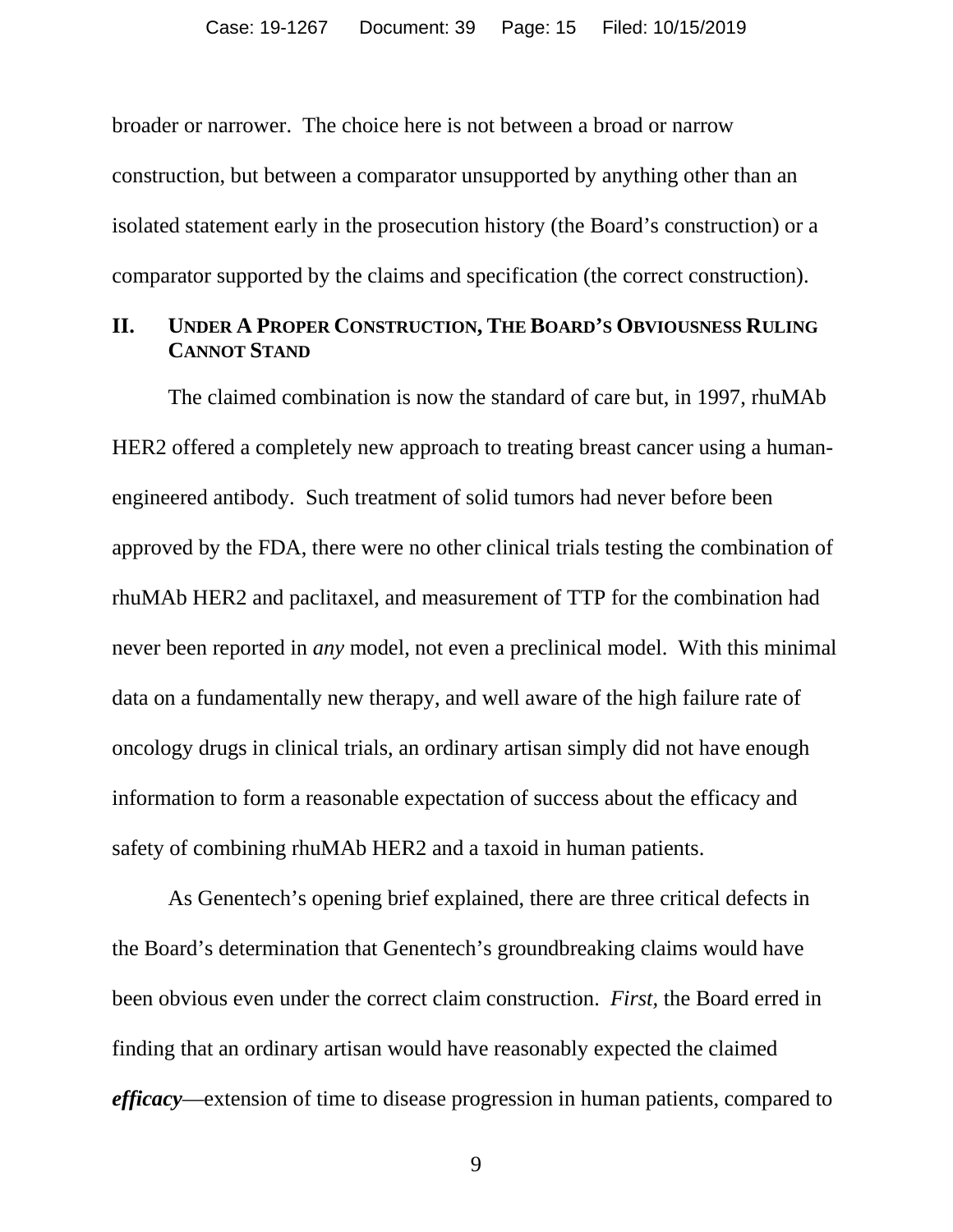a taxoid alone—achieved by the combination of rhuMAb HER2 and a taxoid. *Second*, the Board erred in finding that an ordinary artisan would have reasonably expected the claimed *safety*—without increase in overall serve adverse events that was also achieved. *Third*, the Board improperly relied on the *inventor's own path* in finding the claims obvious.

The government's response fails to meaningfully rebut any of these errors. Indeed, on the issue of efficacy, the government reinforces the lack of substantial evidence by conceding that the Board's primary basis for finding a reasonable expectation of extending TTP rested on a comparison between two studies, one of which *excluded more than half of the patients* administered rhuMAb HER2 in a manner that the government admits would have "potentially *skew[ed] the results upward*." PTO Br. 27. On the issue of safety, the government simply ignores that the toxicity of a new combination cannot be predicted by looking at its individual components in isolation, and that *mouse studies* do not provide the information needed to predict the effect of a combination *in humans*. Finally, the government's attempt to explain away the Board's reliance on Genentech's own path as "additional evidence" of obviousness only underscores the need to enforce the rule that the inventors' path is not a proper consideration in the obviousness analysis.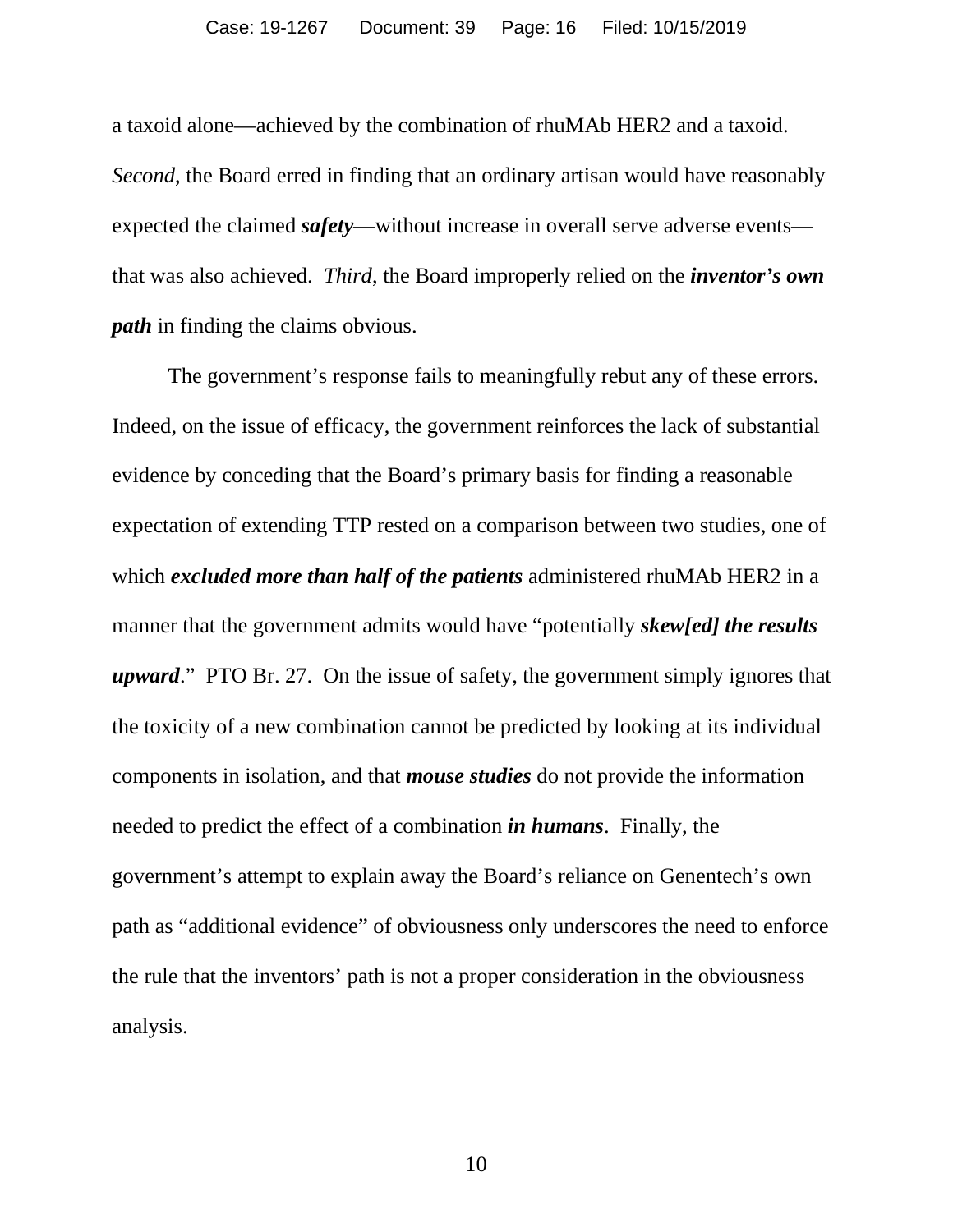#### <span id="page-16-0"></span>**A. The Board's Decision On Efficacy Was Based On Results That The Government Concedes Were "Skew[ed]"**

Genentech's opening brief showed that the Board's key determination—that an ordinary artisan would have reasonably expected the combination of rhuMAb HER2 with a taxoid to extend TTP in a human patient, as compared to a taxoid alone—rested on a simple, fundamental error: The Board compared apples to oranges. The Board read Baselga '96 to disclose that the TTP for patients treated with rhuMAb HER2 alone was 5.1 months. It compared that to the Physician's Desk Reference's statement that the TTP for a taxoid (paclitaxel) was 3 or 4.2 months. It then concluded that, because the TTP for rhuMAb HER2 appeared to be greater than the TTP for paclitaxel, combining rhuMAb HER2 with paclitaxel would necessarily result in a longer TTP than paclitaxel alone.

The problem is that Baselga '96 and the Desk Reference reported TTP figures calculated in very different ways. The Desk Reference reported the median TTP for paclitaxel based on *every* patient treated in a 471-patient study, including the 338 patients who did not respond to treatment. Appx4047. Baselga '96, by contrast, reported median TTP for rhuMAb HER2 based on *only 16 of the 43* assessable patients in the study, excluding 22 patients who did not respond to treatment and showed disease progression. Appx36-39; Appx4232.

The government acknowledges the Board's critical mistake. It concedes (at 42) that Baselga '96 "excludes patients with no response … *potentially skewing*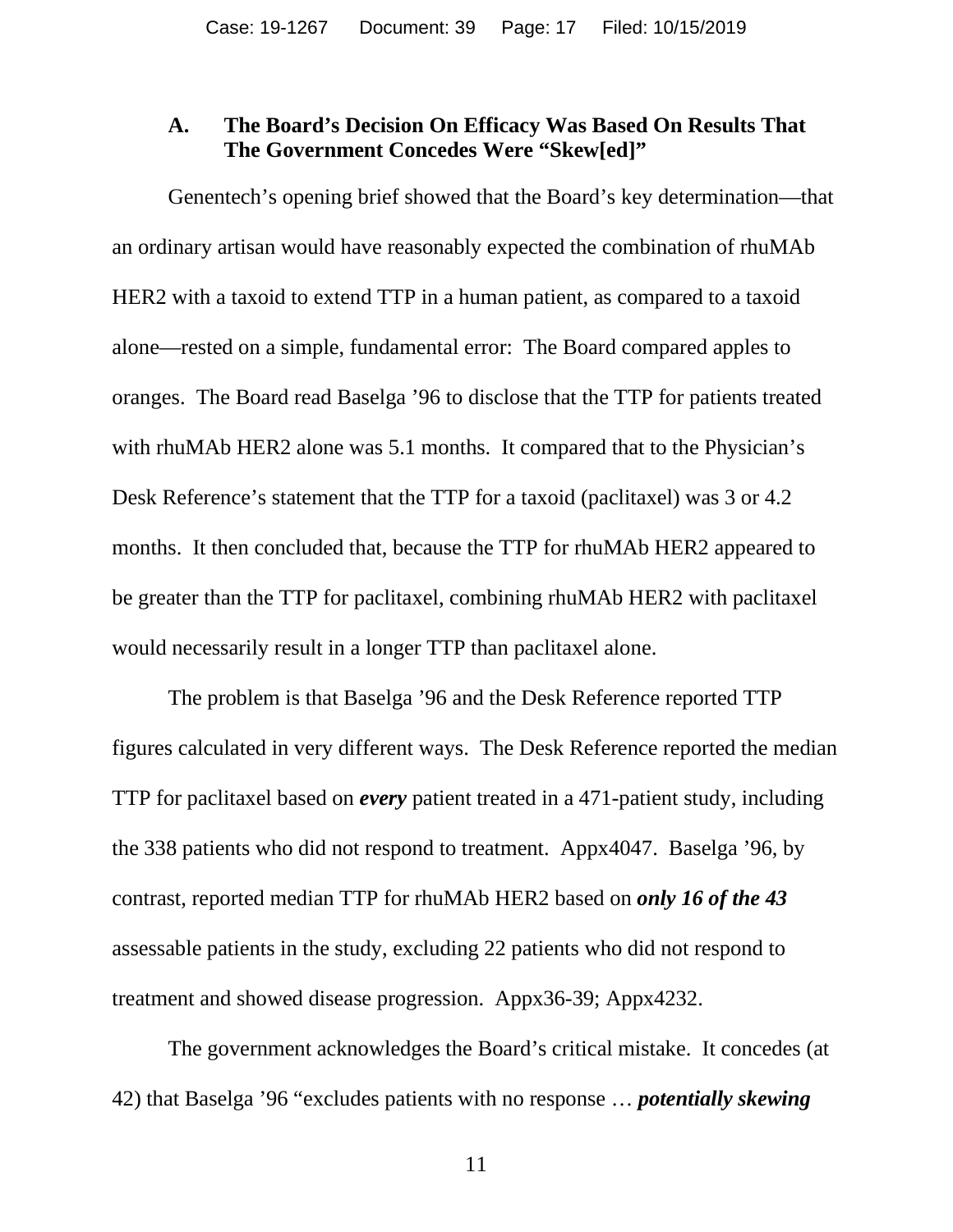*the results upward*." PTO Br. 27. This admission should end this Court's analysis. There is simply no way of telling from these partial, admittedly "skew[ed]" results what rhuMAb HER2's actual effect on extension of disease progression was likely to be compared to treatment with a taxoid alone.

The government's attempts to argue around this clear flaw in the Board's decision fail. The government's first contention (at 26-28) is that Genentech waived any argument that Baselga '96's TTP could not be used as a comparator for paclitaxel's reported TTP because Genentech failed to make this argument in its Patent Owner Response and "accepted 5.1 months as Herceptin's TTP." PTO Br. 26-28. But there was no waiver because the petitioner never suggested comparing those TTPs in its petition. *See* Appx12001-12077. To be sure, the petition described Baselga '96 and mentioned that it reported a 5.1-month TTP. But it nowhere suggested that this TTP could or should be compared to the TTP for paclitaxel disclosed in the Desk Reference to establish a reasonable expectation of success. *See generally id*. Indeed, the petition itself acknowledged that Baselga's TTP figure included only those patients with "[m]inor responses" and "stable disease[s]." Appx12033. Nor did the Board suggest this reasoning in its Institution Decision, which was based on its erroneous claim construction requiring comparison to patients who received *no treatment*. Appx12270-12271. Genentech could not rebut an argument in its Patent Owner Response that was not made in the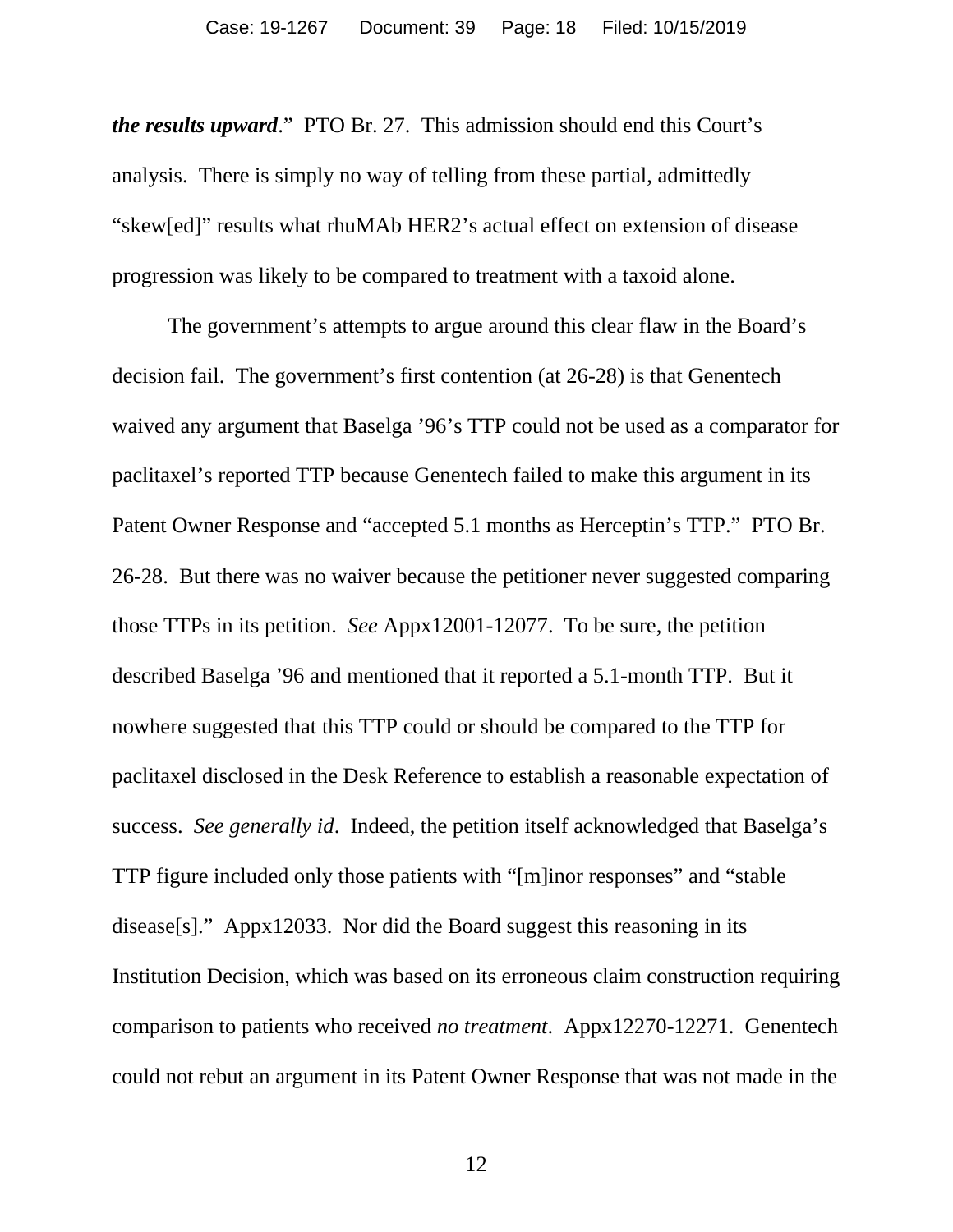first place. *See Belden Inc. v. Berk-Tek LLC*, 805 F.3d 1064, 1080 (Fed. Cir. 2015) ("A patent owner … is undoubtedly entitled to notice of and a fair opportunity to meet the grounds of rejection."); *see, e.g.*, *EmeraChem Holdings, LLC v. Volkswagen Grp. of Am., Inc*., 859 F.3d 1341, 1348-1349 (Fed. Cir. 2017) (vacating and remanding because certain grounds for reversal were not raised with sufficient specificity in the Board's institution decision or in the briefing); *In re NuVasive, Inc*., 841 F.3d 966, 971-973 (Fed. Cir. 2016) (vacating and remanding in part where grounds for Board's rejection was raised for the first time in petitioner's reply, even though there had been notice of the grounds in parallel IPR proceedings).

The government also misses the mark when it argues that Genentech failed to show that Baselga '96's exclusion of patients without any tumor response in the calculation of TTP would matter because Baselga '96 also excluded patients in remission, possibly skewing the results in the opposite direction. PTO Br. 27-28. This argument fails for at least three reasons.

*First*, the record contains no evidence that would permit anyone to draw a reliable conclusion based on the government's unsupported speculation that multiple omissions in Baselga '96 might have cancelled each other out. *See In re Kao*, 639 F.3d 1057, 1067 (Fed. Cir. 2011) ("conjecture does not supply the requisite substantial evidence"). This absence of proof is a shortcoming in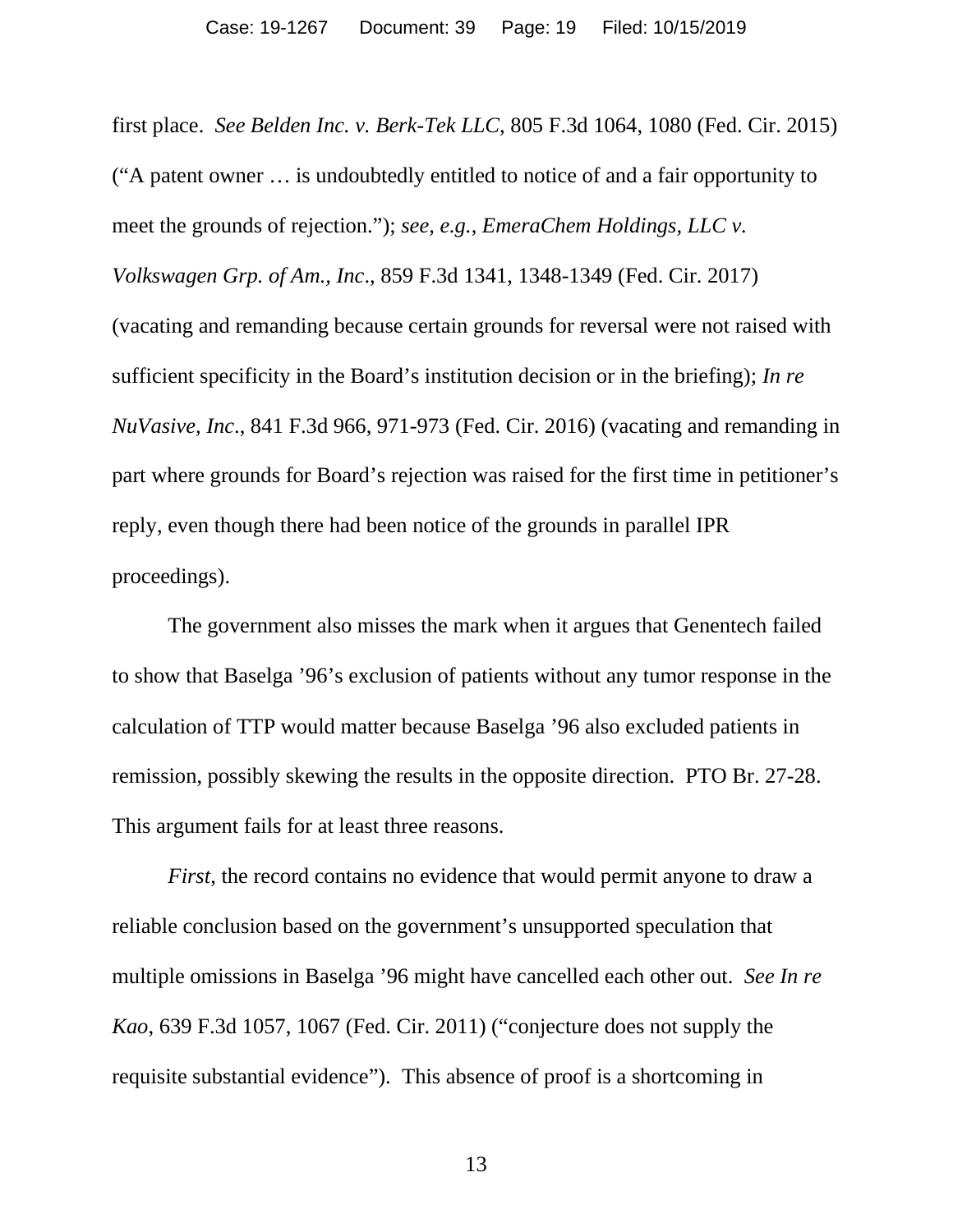petitioners' case, not Genentech's, and means that the Board's decision is not based on substantial evidence.

*Second*, the government cannot shift the burden to Genentech to establish the actual TTP for rhuMAb HER2. *See In re Magnum Oil Tools Int'l, Ltd.*, 829 F.3d 1364, 1377-1379 (Fed. Cir. 2016) (reversing final written decision because the Board shifted the burden of proof on obviousness from the petitioner to the patent owner); *see also Honeywell Int'l Inc. v. Mexichem Amanco Holding S.A. de C.V.*, 865 F.3d 1348, 1355-1356 (Fed. Cir. 2017) ("In an *inter partes* reexamination involving obviousness, the standard is not whether the patent owner can persuasively show that one of ordinary skill would have expected failure. Rather, the burden is on the Examiner to show that one of ordinary skill would have had a motivation to combine the references with a reasonable expectation of success."). Genentech has demonstrated that the Board's obviousness finding depended on a comparison from which no reliable conclusion can be drawn, thereby showing that the decision was unsupported by substantial evidence. Genentech does not have an *additional* burden to produce evidence showing what the result of a study with a comparable calculation would have been.

*Third*, the government cannot defend the Board's decision based on a factual rationale the Board itself did not adopt. Nowhere did the Board address the defects with Baselga '96's TTP calculation or endorse the speculative reasoning the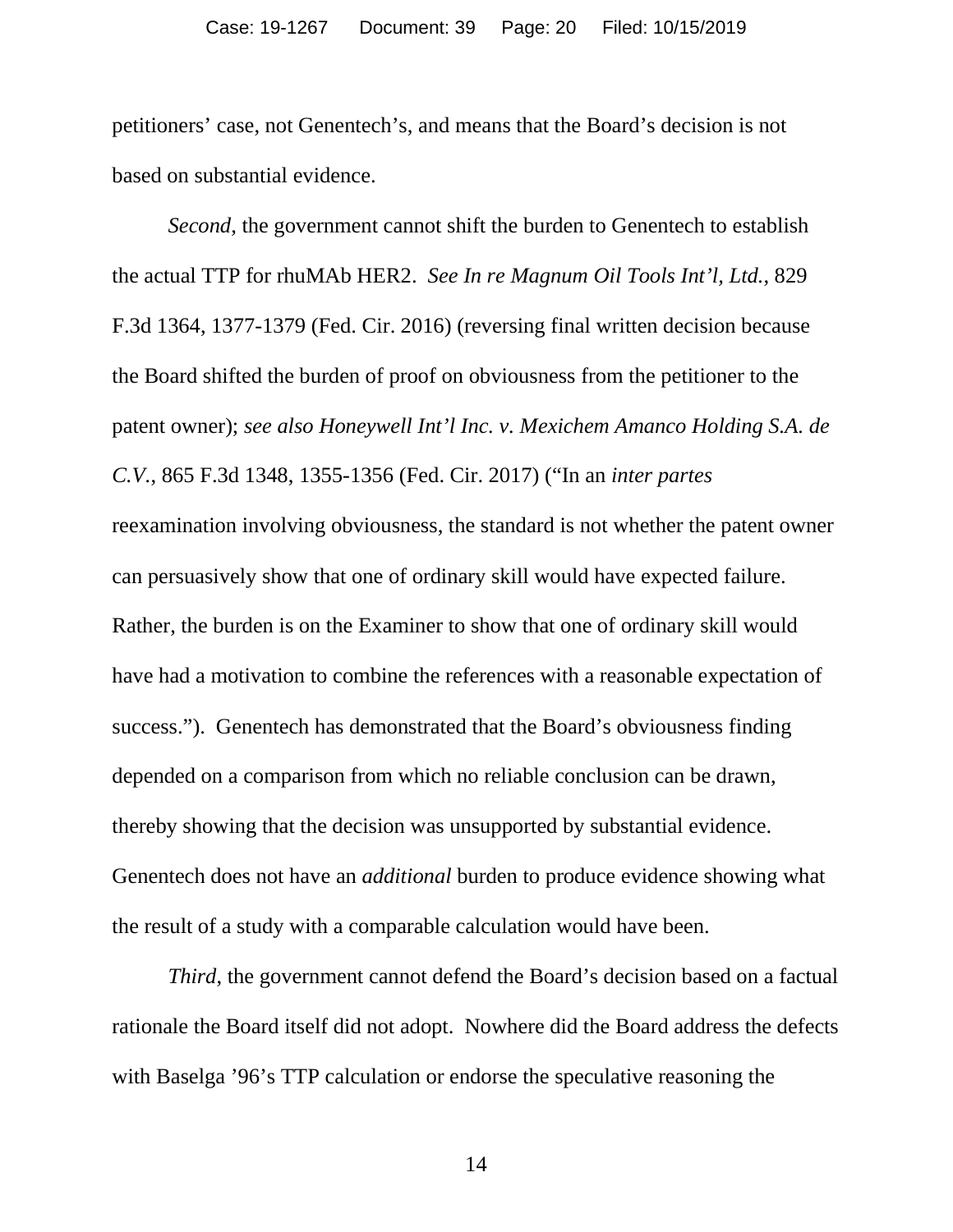government now advances. This kind of backfilling is legally impermissible under basic principles of administrative law. "The Board's judgment must be reviewed on the grounds upon which the Board actually relied." *In re Applied Materials, Inc*., 692 F.3d 1289, 1294 (Fed. Cir. 2012) (citing *SEC v. Chenery Corp.*, 332 U.S. 194, 196 (1947), and *In re Lee*, 277 F.3d 1338, 1345-1346 (Fed. Cir. 2002)).

Where the only reference relied on by the Board as establishing the claimed efficacy in fact provided an incomplete calculation of TTP, an ordinary artisan could not conclude that rhuMAb HER2 in combination with a taxoid would extend TTP as compared to a taxoid alone.

Finally, the government falls into the same hindsight bias as the Board in defending application of the principles of combination therapy to support a reasonable expectation of efficacy. In particular, the government asserts that Genentech's expert admitted that she was unaware of any prior art suggesting that the principles would not apply to a chemotherapy-antibody combination (PTO Br. 29), but this argument ignores that antibodies were relatively new therapies, with rhuMAb HER2 the first humanized antibody to treat solid tumors. Appx10170- 10171; Appx4234-4235. Indeed, as Genentech's opening brief explains (at 28-29), the prior art cautioned regarding the uncertainty of, and acknowledged the potential challenges facing, incorporating biological agents such as antibodies with combination regimens. The prior art explicitly acknowledged the failure to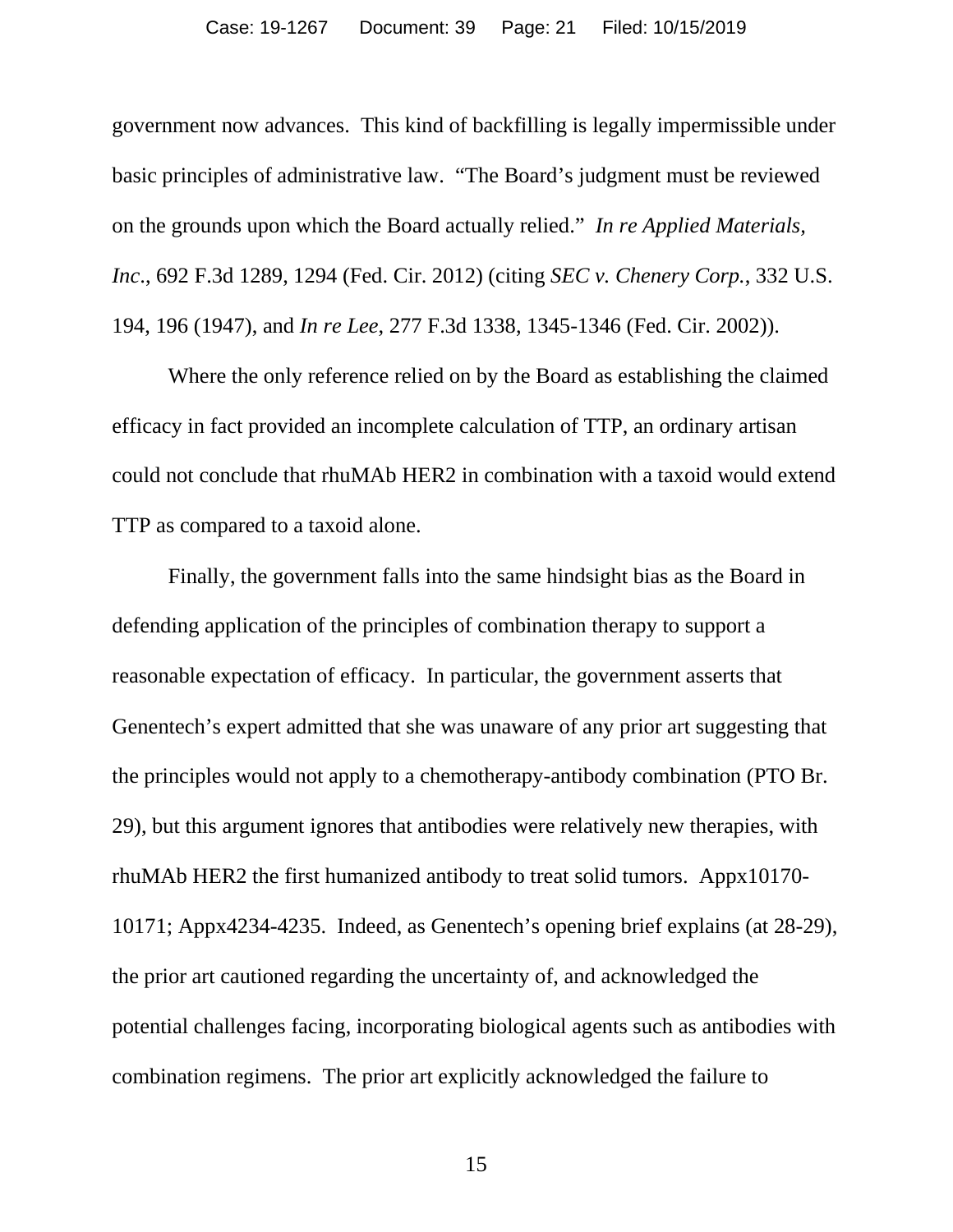combine chemotherapy with hormone therapy, which did not increase the response rate, TTP, or survival as compared to either treatment alone. Appx8976; Appx8983. Some studies even suggested that hormone therapy alone provided better results than combined treatment with chemotherapy. Appx8990; Appx8838 (¶204); Appx8843-8844 (¶214). Under these facts, Genentech's experts did not need to prove a negative; rather, the record evidence established that an ordinary artisan would not apply these principles to this novel antibody therapy.

#### **B. The Board Erred In Finding The Claimed Safety Obvious**

<span id="page-21-0"></span>The government also fails to rehabilitate the Board's holding that the claimed level of safety was obvious. The Board concluded that an ordinary artisan would reasonably expect that combining rhuMAb HER2 and paclitaxel would not increase the number of severe adverse events compared to a taxoid alone. Genentech's opening brief outlined the lack of substantial evidence supporting this conclusion: None of the prior art described any testing of the combination of rhuMAb HER2 and paclitaxel in human patients, and safety results of each therapy alone and data regarding the combination of rhuMAb HER2 and paclitaxel from xenograft preclinical models was insufficient to establish a reasonable expectation that the combination would not increase severe adverse events in humans. Genentech Br. 30-32. Instead of addressing Genentech's argument, the government largely repeats the Board's hind-sight driven analysis.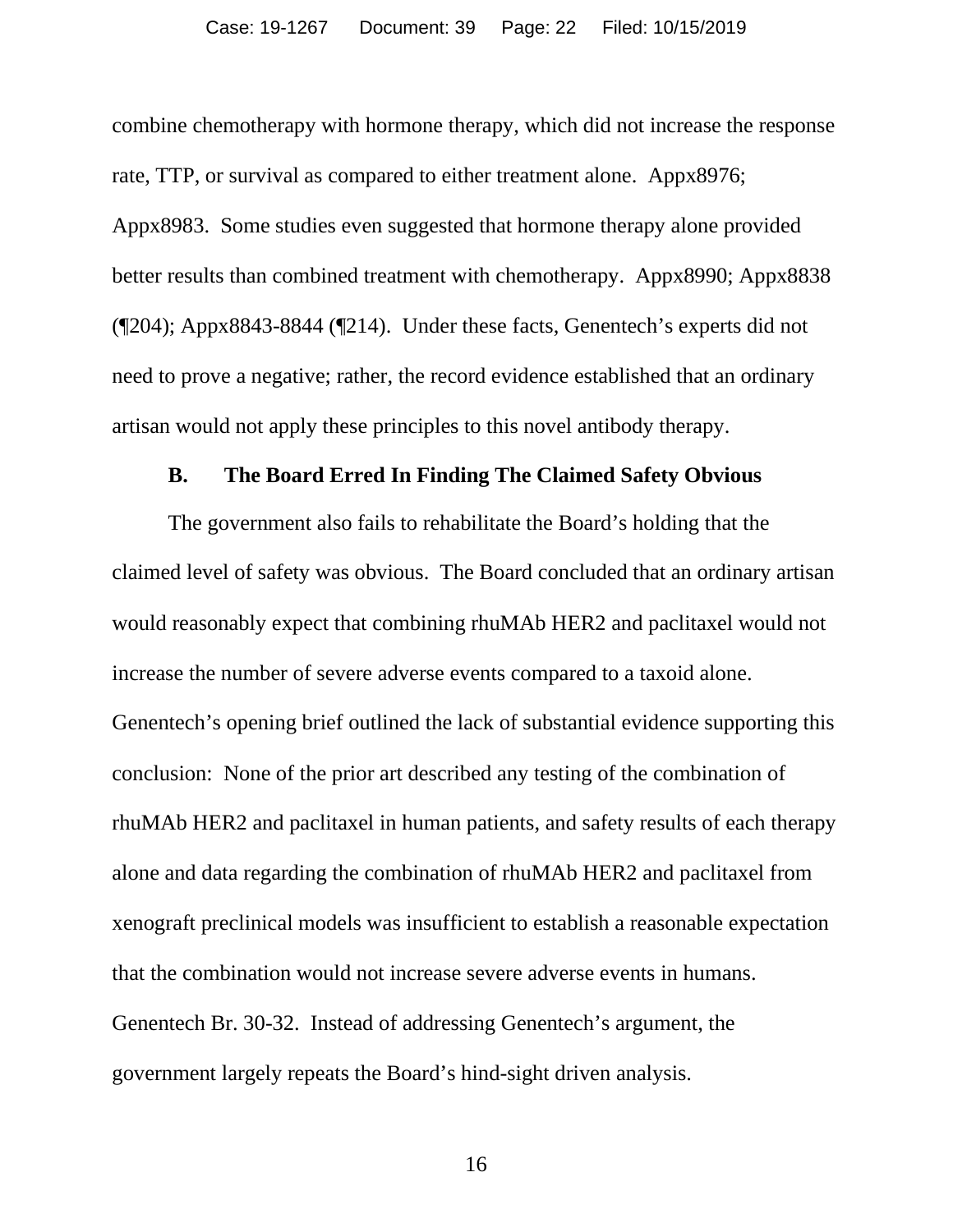The prior art must be read from the perspective of an ordinary artisan in 1997, not with the benefit of knowing the extraordinary success that Herceptin became. This prior art disclosed minimal data on this fundamentally new therapy, leaving an ordinary artisan without enough information to form a reasonable expectation of success about combining this new therapy with a chemotherapy drug.

Supporting this conclusion is the fact that a new combination's toxicity cannot be predicted simply by adding together the adverse events of each drug alone. Genentech Br. 30. Rather, "[e]ven if the component parts of a drug are generally recognized as safe, the combination of those parts may not be safe." *United States v. Hiland*, 909 F.2d 1114, 1133 n.29 (8th Cir. 1990); *see also Honeywell*, 865 F.3d at 1355-1356 (Fed. Cir. 2017) (patent owner need not prove expectation of failure).

Further, the only testing of the combination in the record was the preclinical xenograft studies in the Baselga abstracts, which were insufficient to support a reasonable expectation of success in humans. Preclinical models are important because they can help identify promising avenues for experimentation in humans, but such models do not necessarily provide a reliable prediction of a particular result in human patients, especially on issues of safety. Genentech Br. 31. Indeed, the statements in the Baselga abstracts were hardly enlightening as to a result in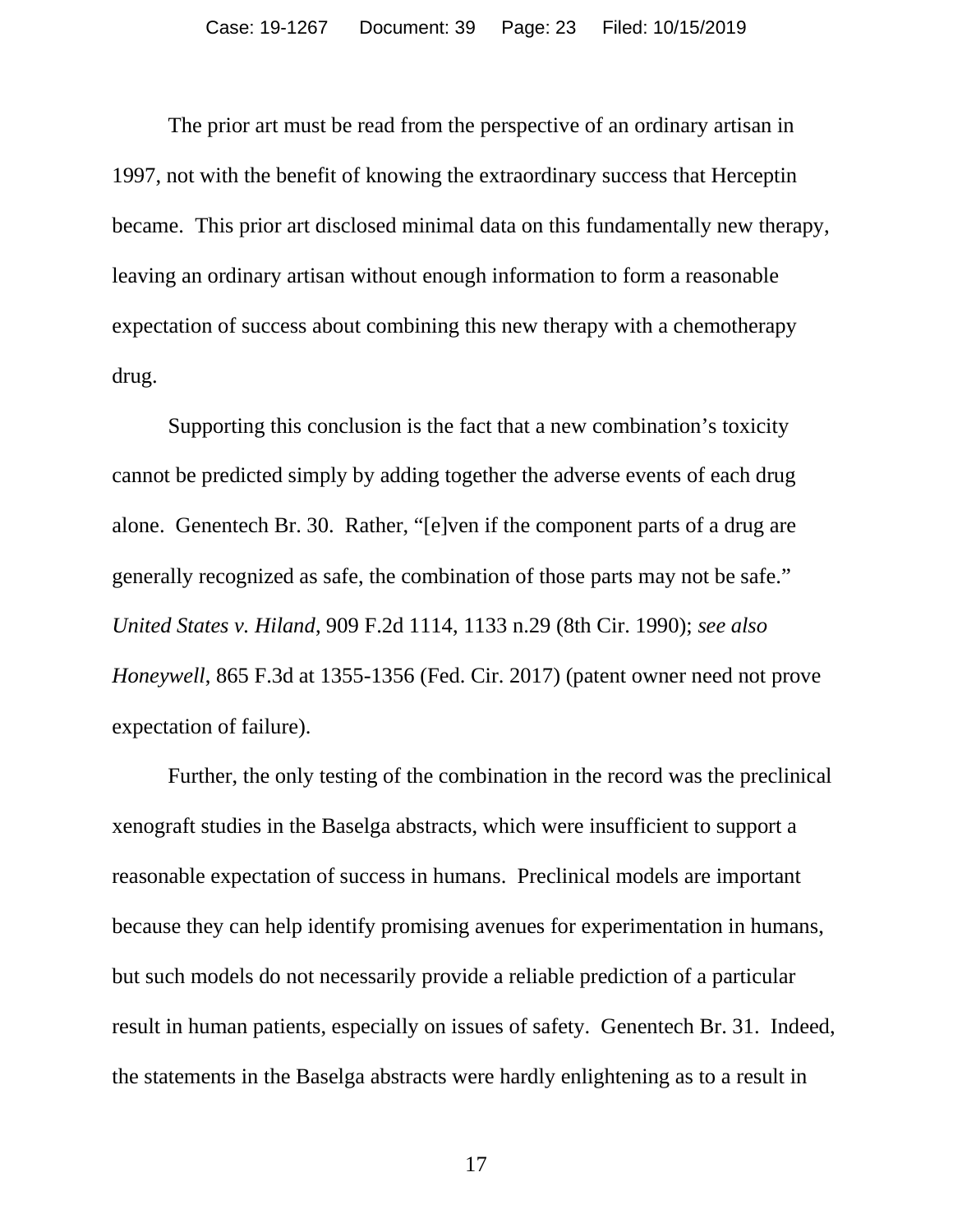humans, with one abstract reciting that trastuzumab "did not increase toxicity of paclitaxel or doxorubicin in animals as determined by animal survival and weight loss." Appx4226. This statement says nothing about what adverse effects may occur in humans, and the evidence suggests that the study itself described in the abstracts were not designed to offer such prediction. *See* Genentech Br. 31 (citing Appx10165-10166, Appx10130-10131). The government's argument conflates what an ordinary artisan might *hope* with what an ordinary artisan would *reasonably expect*. *OSI Pharms., Inc. v. Apotex, Inc.*, No. 2018-1925, \_\_ F.3d \_\_, 2019 WL 4892078, at \*8 (Fed. Cir. Oct. 4, 2019) ("hope that a potentially promising drug will treat a particular cancer is not enough to create a reasonable expectation of success in a highly unpredictable art").

Beyond blanket assertions regarding the predictive value of preclinical studies, the government argues that Genentech itself relied on the Baselga abstracts' mouse studies in applying for approval of its proposed Phase III studies, and that one of the named inventors explained that the purpose of these preclinical studies was "to look at trying to predict what can be helpful in patients." PTO Br. 31. As an initial matter, "trying to predict what can be helpful in patients" is very different from forming a reasonable expectation of achieving a particular result. Further, to accept the government's argument would lead to the untenable conclusion that any time an inventor relies on a certain reference to propose a trial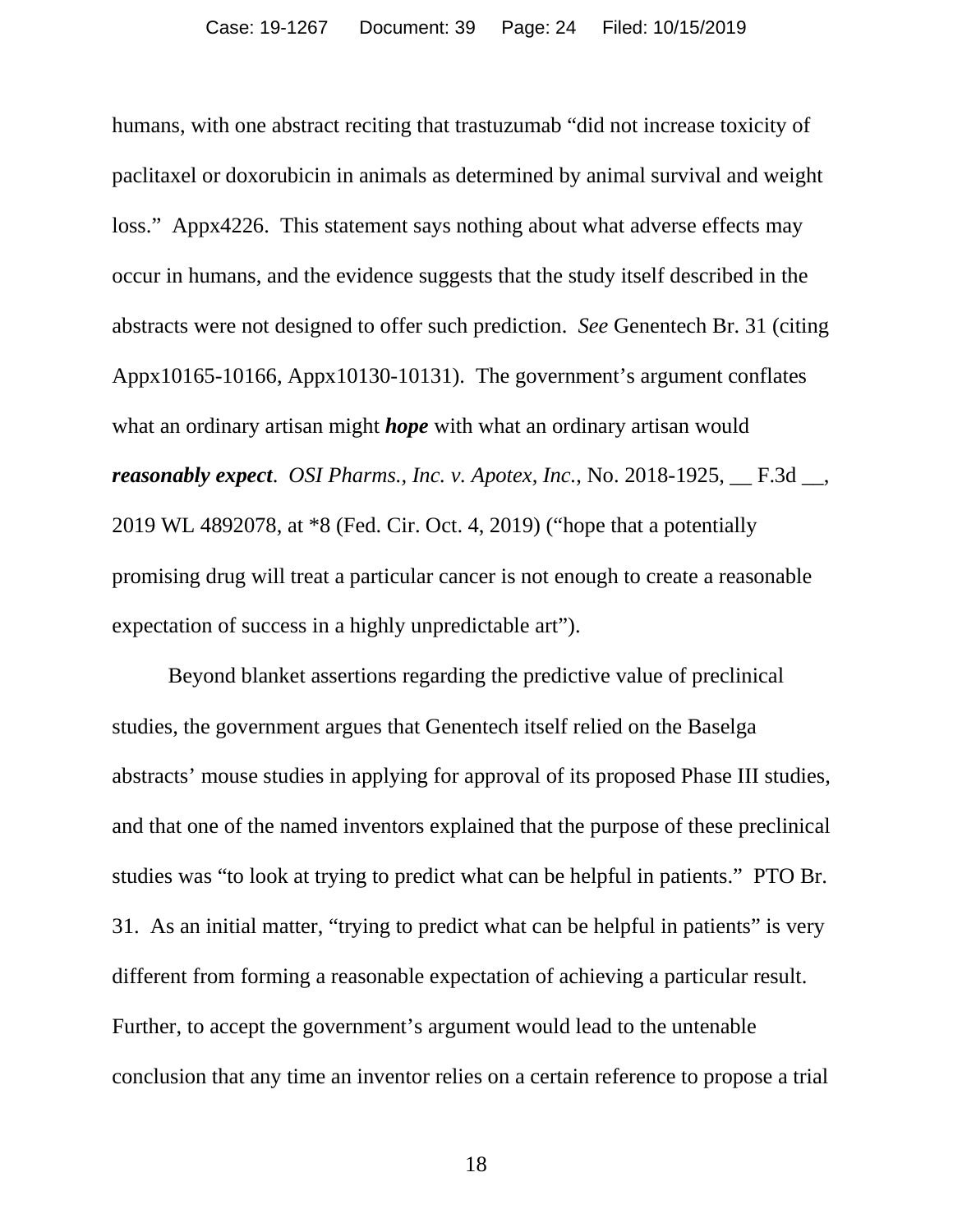before the FDA, and the trial is ultimately successful, such reference has necessarily provided a reasonable expectation of success. Unless the inventions underlying every successful clinical trial are obvious in view of the references submitted to justify the clinical trial, this clearly cannot be correct. *See Novartis Pharms. Corp. v. West-Ward Pharms. Int'l Ltd.*, 923 F.3d 1051, 1060-1062 (Fed. Cir. 2019) (phase I data did not provide a reasonable expectation of success).

Finally, the government argues that the Board properly disregarded the Baselga abstracts' failure to predict that rhuMAb HER2 and doxorubicin increased toxicity because Genentech characterized these results as "unexpected." PTO Br. 32. However characterized, these results show that an ordinary artisan could not reliably predict the toxicity of any combination of rhuMAb HER2 and another drug from the study without more data. For these reasons, this Court should reverse on this basis as well.

#### <span id="page-24-0"></span>**C. The Board Failed To Offer A Proper Basis For Its Reliance On The Inventors' Path In Its Obviousness Determination**

The government does not dispute that the Board relied on the inventors' path to support its obviousness determination. On the claimed efficacy limitation, the Board cited the inventors' FDA communications in support of its conclusion that "an ordinary artisan would have had a reasonable expectation that treatment with the combination of trastuzumab and paclitaxel would extend TTP as compared to treatment with a paclitaxel alone." Appx37. The very next sentence reads, "[o]ur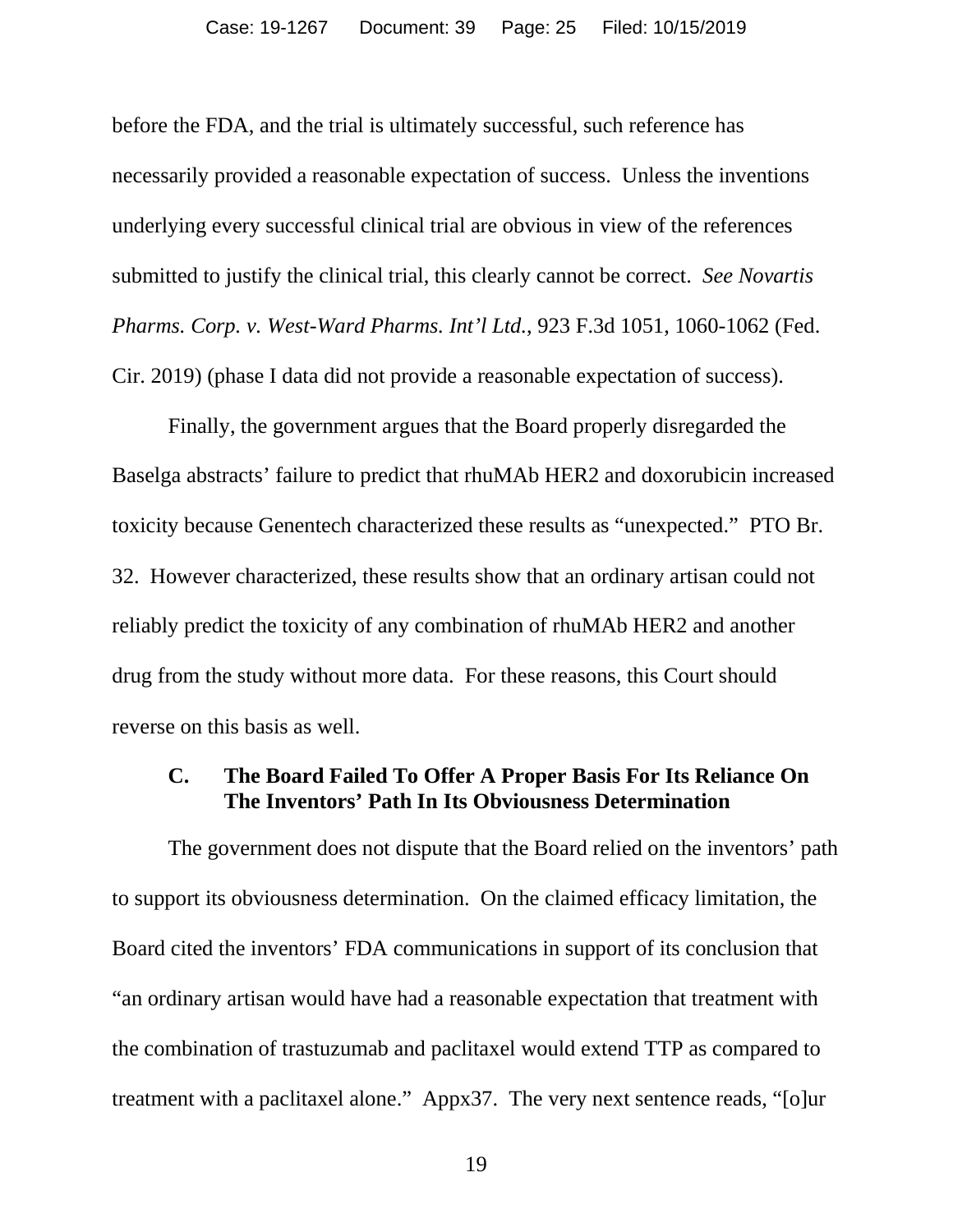conclusion is further supported by the representations Patent Owner made in its submission to the FDA." *Id.* On the claimed safety limitation, the Board strung together a series of inferences—that Genentech cited Baselga '94 to support its proposed phase III trial, that the FDA must have found Genentech's planned phase III trial "reasonable," and therefore that an ordinary artisan would have had a reasonable expectation that the proposed combination would not lead to an increase in severe adverse events. Appx36-37. This reliance on the inventors' path infected the Board's decision with impermissible hindsight.

That the inventors sought, and the FDA approved, a Phase III clinical trial *testing* the later-claimed combination does not mean that an ordinary artisan (or the inventors for that matter) would have reasonably expected success in obtaining the specific result recited in the claims. Indeed, the lack of data on the combination in humans is significant in light of the highly unpredictable nature of cancer treatments, as shown by the high failure rate of drugs entering Phase III trials (almost 60%). Appx8784-8785; *see also OSI Pharms.*, 2019 WL 4892078, at \*7 (reversing obviousness determination that relied on fact of Phase II trials, and noting the high failure rate of drugs in clinical trials).

The government argues that this information is relevant as "additional evidence" to show that Genentech has allegedly taken inconsistent positions regarding the Baselga abstracts. PTO Br. 34. But that confuses what the inventor,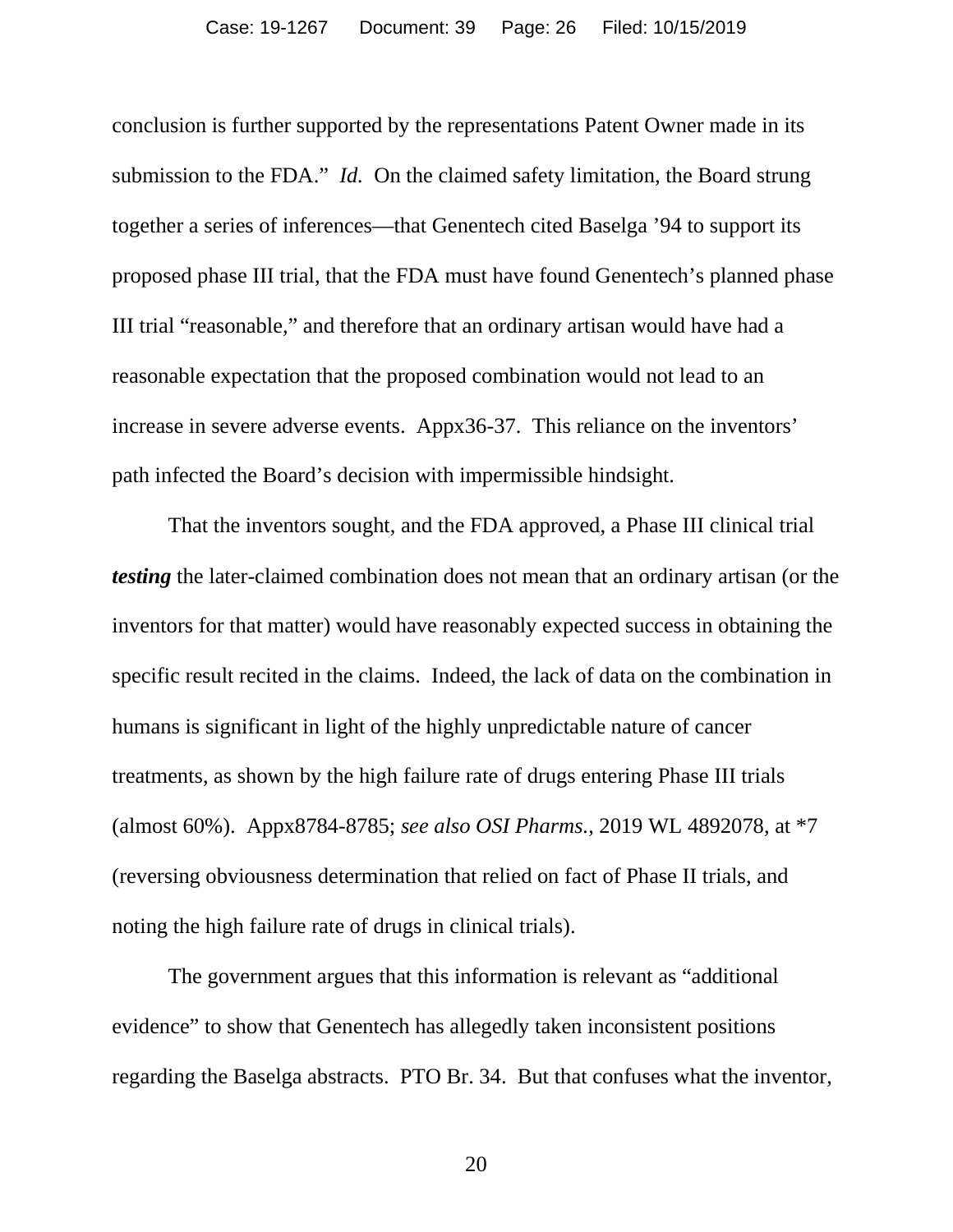who possessed extraordinary skill and extensive information about taxoids, believed appropriate to propose to the FDA, with whether an ordinary artisan would reasonably expect the claimed results. Genentech Br. 35; Appx9402; Appx9408. The inventors' path is simply not a proper basis for an obviousness finding. *Amgen Inc. v. F. Hoffman-La Roche Ltd.*, 580 F.3d 1340, 1363 (Fed. Cir. 2009) (inventor's personal expectations do not demonstrate expectation of success of a POSA); *see also Life Techs., Inc. v. Clontech Labs., Inc.*, 224 F.3d 1320, 1325 (Fed. Cir. 2000) ("[T]he inventors' reliance on the [prior art] and the motivations that they derived from it have no bearing on the issue of patentability. … [T]his inquiry, as a matter of law, is independent of the motivations that led the inventors to the claimed invention.").

#### **CONCLUSION**

<span id="page-26-0"></span>The Board's decision should be reversed or, at a minimum, vacated and remanded.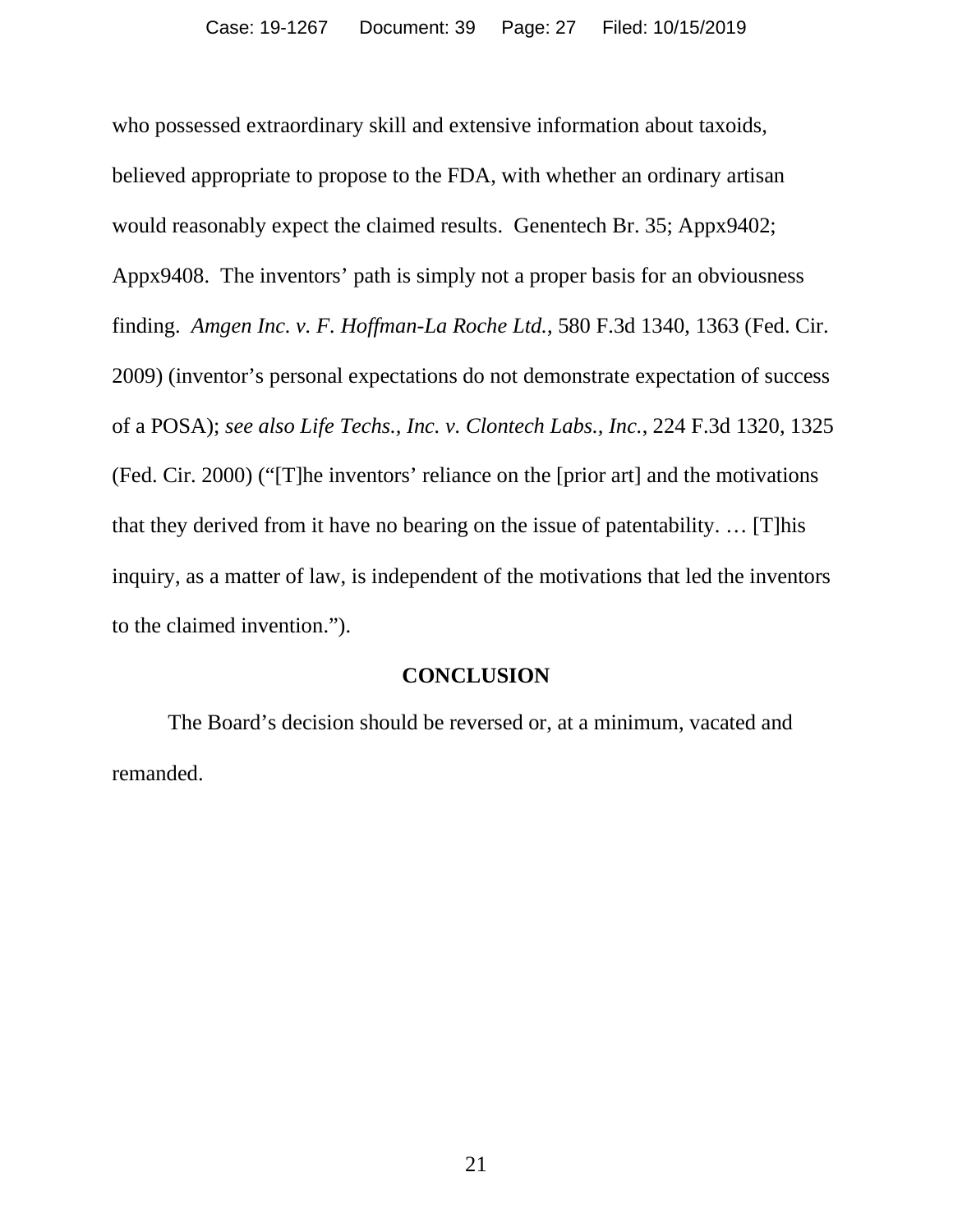DARALYN J. DURIE ADAM R. BRAUSA DURIE TANGRI LLP 217 Leidesdorff Street San Francisco, CA 94111 (415) 362-6666

THOMAS G. SPRANKLING WILMER CUTLER PICKERING HALE AND DORR LLP 950 Page Mill Road Palo Alto, CA 94304 (650) 858-6000

NORA Q.E. PASSAMANECK WILMER CUTLER PICKERING HALE AND DORR LLP 1225 Seventeenth Street Suite 2600 Denver, CO 80202 (720) 274-3135

October 15, 2019

Respectfully submitted,

/s/ Robert J. Gunther, Jr. ROBERT J. GUNTHER, JR. WILMER CUTLER PICKERING HALE AND DORR LLP 7 World Trade Center 250 Greenwich Street New York, NY 10007 (212) 230-8800

THOMAS G. SAUNDERS WILMER CUTLER PICKERING HALE AND DORR LLP 1875 Pennsylvania Avenue NW Washington, DC 20006 (202) 663-6000

ANDREW J. DANFORD WILMER CUTLER PICKERING HALE AND DORR LLP 60 State Street Boston, MA 02109 (617) 526-6000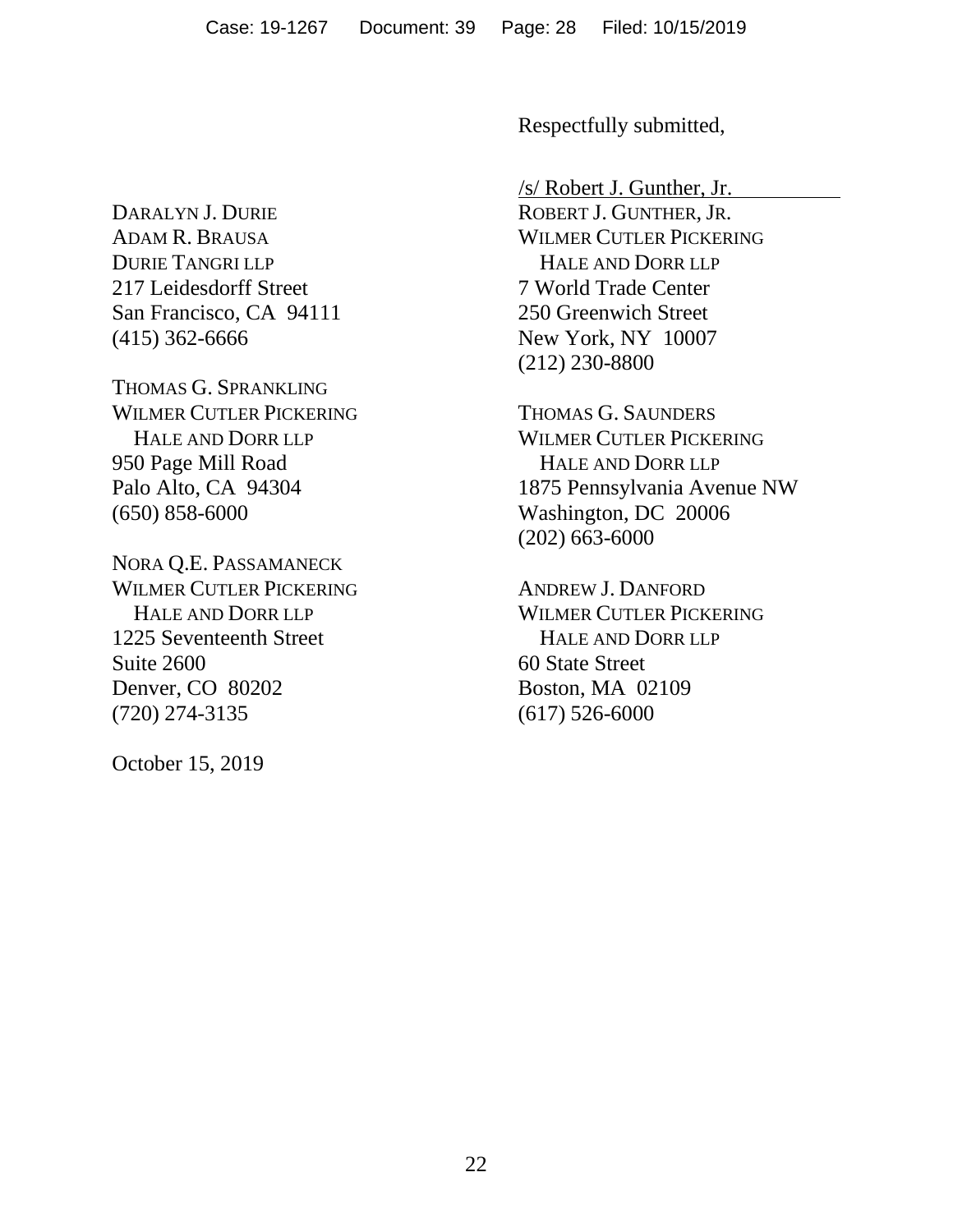## **CERTIFICATE OF SERVICE**

I hereby certify that, on this 15th day of October, 2019, I filed the foregoing Reply Brief for Appellant Genentech, Inc. with the Clerk of the United States Court of Appeals for the Federal Circuit via the CM/ECF system, which will send notice of such filing to all registered CM/ECF users.

> /s/ Robert J. Gunther, Jr. ROBERT J. GUNTHER, JR. WILMER CUTLER PICKERING HALE AND DORR LLP 7 World Trade Center 250 Greenwich Street New York, NY 10007 (212) 230-8800